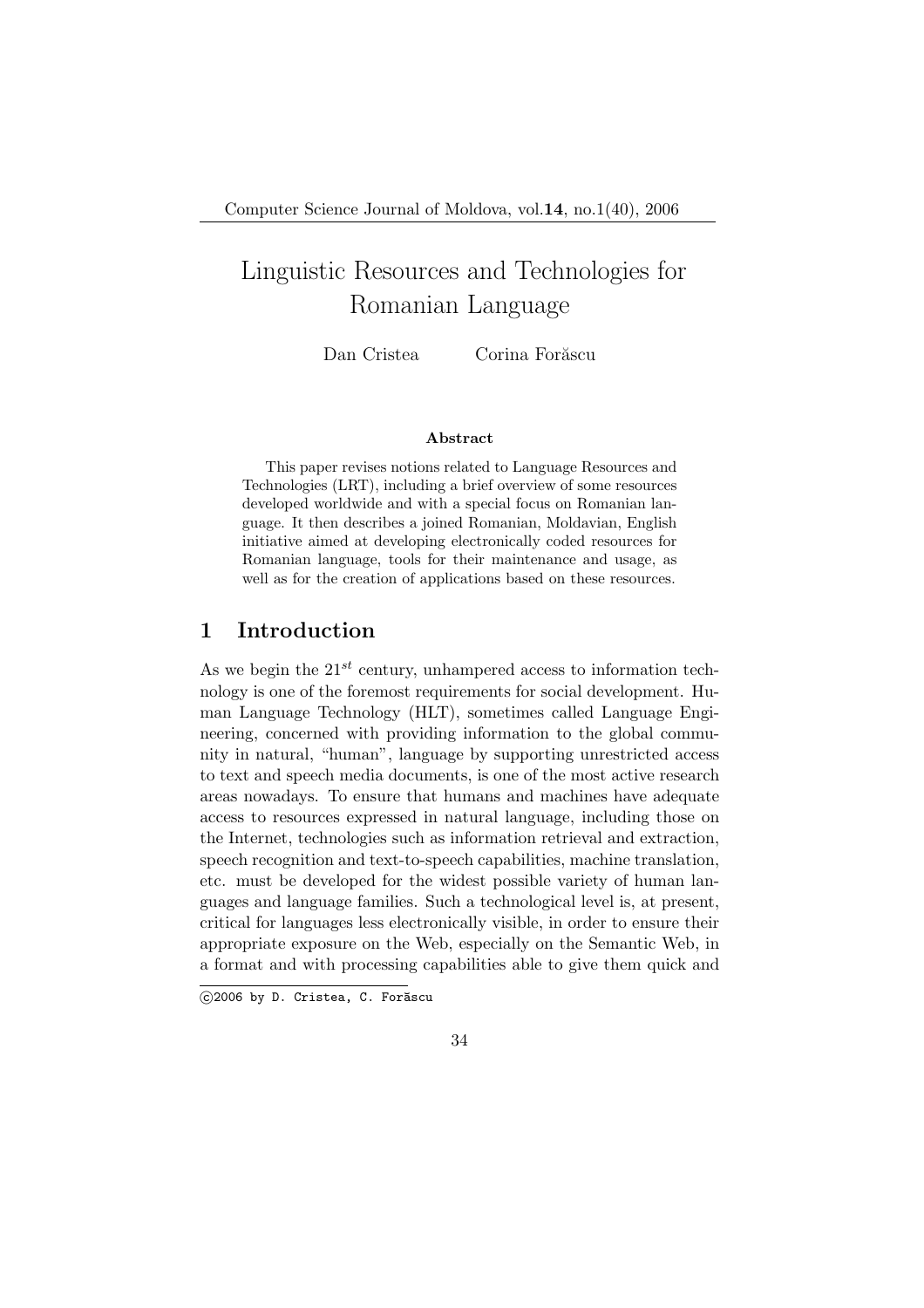complete integration with the new technological developments recently put on scene or which are being prepared worldwide.

The power of Language Engineering, as a solution to the communication requirements of the present times, mainly resides on the existence of sufficient resources in the languages to be treated. It has been estimated<sup>1</sup> that  $98\%$  of the HLT researchers who work with specific algorithms and technologies rely mainly on the resources created by the remaining 2% of the HLT community. Resources are used to make explicit, in symbolic form, the phonological, morpho-syntactic, lexical, semantic and structural information, of the language, expressed in both textual and speech form, as it is used in their most natural settings (novels, media, colloquial use, etc.). Apart from raw text or annotated corpora, in different languages, such resources may include statistical data in the form of language models, but also grammar rules, lexicons, dictionaries, terminological thesauri, wordnets, semantic networks, etc. Such resources have been developed on a large-scale for most Western European languages<sup>2</sup>.

But the resources alone are not enough to accomplish the challenges expected from the domain of Human Language Technology. Next to them there must stay software tools capable to process the language at all levels and between levels. Section 2 resumes some of the processing machinery used recently in HLT.

Efforts to develop linguistic resources and processing tools for the Romanian language [16] are being pursued in a few centres of Romania (mainly in Bucharest, Iași and Cluj-Napoca), in the Republic of Moldova (Chişinău), and, sporadically, also outside this area,

 ${}^{1}$ Rada Mihalcea's on-line presentation in the ConsILR meeting, Iași, November 2005; see http://consilr.info.uaic.ro/ro/resources/pre/Mihalcea/ConsilR%5B1%5D. Rada.2005.ppt

<sup>&</sup>lt;sup>2</sup>Many useful linguistic resources and tools can be found at: LDC (Linguistic Data Consortium) - http://www.ldc.upenn.edu/, ELRA (European Language Resources Association) - http://www.elra.com, CLR (Consortium for Lexical Research) - http://crl.nmsu.edu/Tools/CLR/, ECI/MCI (European Corpus Initiative Multilingual Corpus I) http://www.elsnet.org/resources/eciCorpus.html, MULTEXT (Multilingual Text Tools and Corpora) - http://www.lpl.univ-aix.fr/projects/multext/.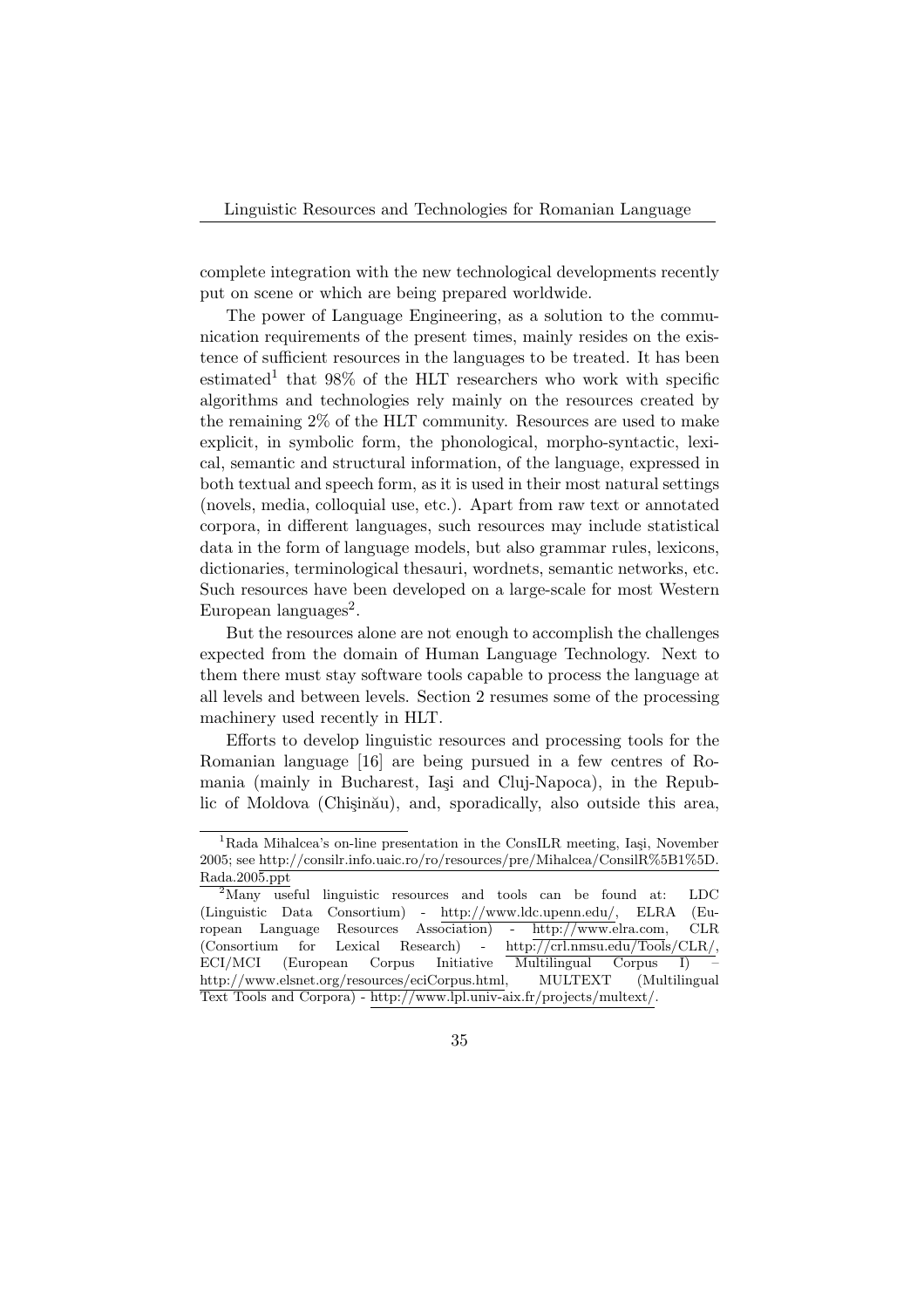among the most active being those in Germany – Hamburg and Saarbrucken, in England – Sheffield and Wolverhampton, in Italy – Trento, in Canada – Ottawa and in USA – Dallas. In section 3, an overview of the achievements in the acquisition and development of language resources for the Romanian language is presented.

An initiative for the creation of Romanian resources and the development of dedicated tools has been recently agreed upon among the Faculty of Computer Science (FII) of the "Alexandru Ioan Cuza" University of Iași (UAIC)<sup>3</sup>, the Academy of Sciences of Moldova  $(ASM)^4$ and the University of Sheffield<sup>5</sup>. In a country such as the Republic of Moldova, known for the diversity of languages spoken by the predominant Moldavian population (Romanian) and different minorities (Russian, Ukrainian, Bulgarian, Turkish), the necessity for advanced language technology able to help the citizen to use her/his native language while also interacting smoothly with the official language administration and the multilingual society is remarkable. The main objectives, structure and expected results of the project, recently agreed for  $co-financing by INTAS<sup>6</sup> and ASM, called RoLTech, and which will be$ active between May 2006 and April 2008, are summarised in section 4.

## 2 Language Technology in the Information Society

The Information Society makes the best possible use of new Information and Communication Technologies (ICTs), which is capable to open to the citizen access to enormous amounts of information. Providing easy, natural, access to ICT services to people became a main worldwide objective. In 1998, UNESCO set up an Observatory on the Information Society, to keep the member states informed about the

<sup>3</sup>http://www.info.uaic.ro

 $4$ http://www.asm.md

 $5$ http://nlp.shef.ac.uk

<sup>6</sup> INTAS – the non-profit International Association for the promotion of cooperation with scientists from the New Independent States of the former Soviet Union - http://www.intas.be/

<sup>36</sup>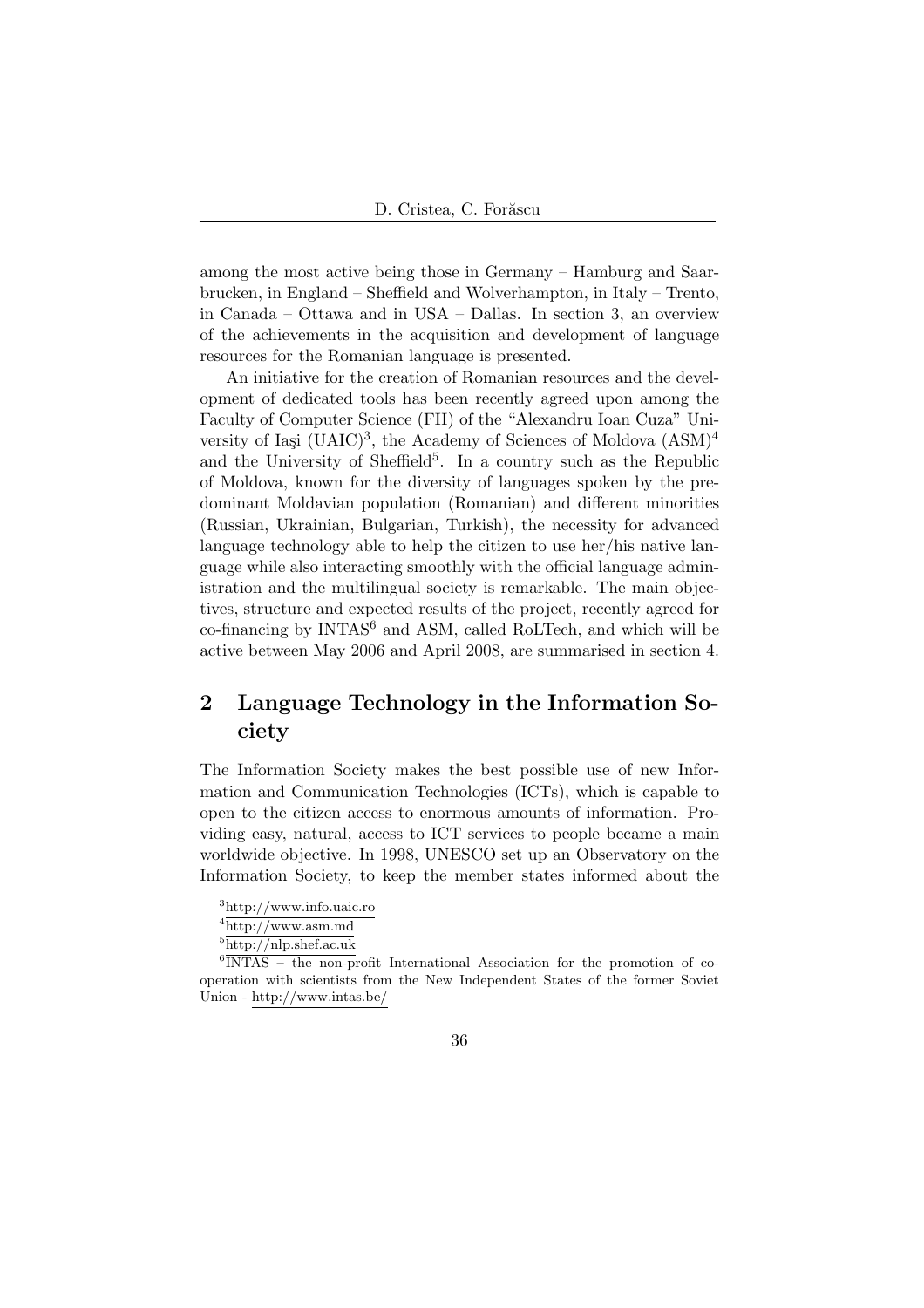Linguistic Resources and Technologies for Romanian Language

new ethical, legal and societal challenges brought by the Information Society. Since then, this observatory has been gradually updated, until it became an Internet-based gateway to online resources on these matters<sup>7</sup>. Although it has the air of being an invention of modern times, the Information Science and Technology (IST) paradigm, one of the seven major research areas in the classification of the EC, has its origins almost 70 years ago, when, in 1937, the American Society for Information Science and Technology  $(ASIS\&T^8)$  has been founded with the intention to help professionals in search for new and better theories, techniques, and technologies, and to improve their access to information. In Europe, the long-run declared objective of the EC with respect to science and technology is to overcome the United States and Japan, for the benefit of the society and its citizens. The EC is permanently boosting this challenge through its research policies and financing actions, and is guiding and supporting the revolution in IST through dedicated activities<sup>9</sup>.

Language technologies can provide some of the necessary components for the present day Information Society. It can enrich the digital environment with the expressiveness of the human language that is usually lacking in human-machine interaction. Language technology applications and services can radically improve the efficiency and user-friendliness of the acquisition of information and communication tasks, covering business and leisure activities, government and education, services and life at home, through functions providing, minimally, information retrieval, interpretation and translation.

Language technologies are promoted in Europe at various levels, from the EC policies and dedicated programmes to the specific activities in universities and research centres. The 5th Framework Program (FP510) had a Thematic Program on IST, with a specific action on Human Language Technology, to which has been attributed the largest

<sup>7</sup>http://portal.unesco.org/ci/en/ev.php-URL ID=7277&URL DO=DO TOPIC& URL SECTION=201.html

<sup>8</sup>http://www.asis.org/

 $9^9$ http://europa.eu.int/information\_society/index\_en.htm

 $10$ http://www.cordis.lu/fp5/

<sup>37</sup>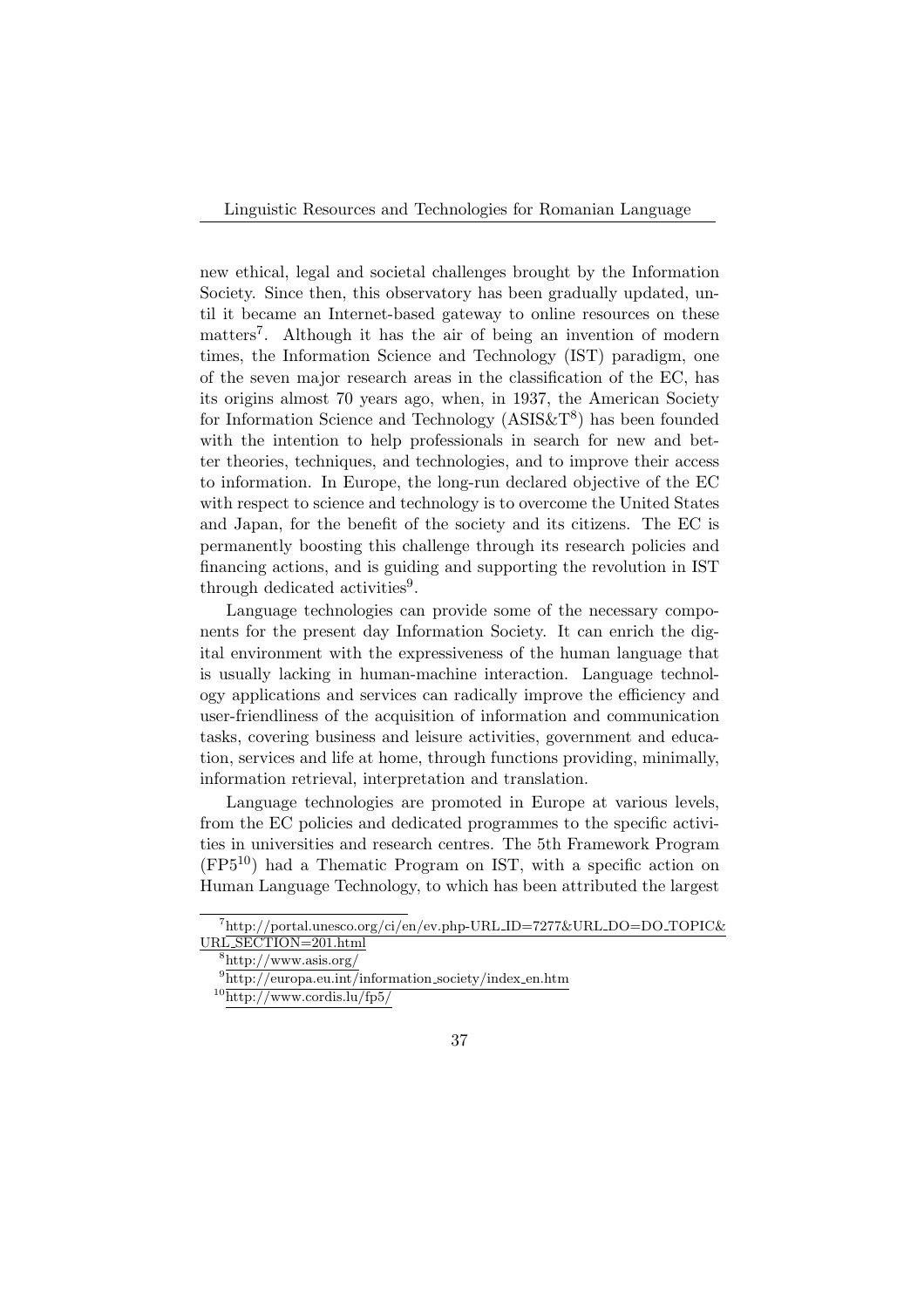part of the budget (564 millions Euros) of the Key Action III of IST (Multimedia and Content Tools). EC programs like INCO and MLIS also included themes linked to this area. Currently, Human Language Technologies are addressed through the FP6 EC program<sup>11</sup>, IST area ,,Knowledge and interface technologies" and FET objectives. The EC "e-Content" program<sup>12</sup> (2001-2004) was intended to stimulate the development, distribution and use of high-quality European digital content on the global networks. Its continuation, the e-Contentplus pro- $\rm{gramme}^{13}$  aims to support the development of multi-lingual content for innovative, on-line services across the EU. In Europe there are many associations, universities and research centres with specific LRT activities $^{14}$ .

Specific national programmes have also been created for the area of Language Technologies. In Romania, the National University Research Council  $(CNCSIS<sup>15</sup>)$  and the Managerial Agency for Scientific Research, Innovation and Technological Transfer Politehnica (AMCSIT-POLITEHNICA<sup>16</sup>) stimulate research in Language Technologies at (inter-) institutional and individual level.

The current approach in processing language nowadays is that language peculiarities should be separated from the algorithm, principle which assures both interchangeability of modules and reusability of language data in diverse settings. All modules designed on this principle receive an input file (usually containing a piece of free or annotated text) and a resource (a file able to configure the module according to the specificities of the language) and outputs a transformed (annotated) file or a graphical functionality for the benefit of an interacting user<sup>17</sup>. Designed on this principle, the processing modules used in  $HLT$ 

 $11$ http://fp6.cordis.lu/

 $12$ http://www.cordis.lu/econtent/

 $13$ http://europa.eu.int/information\_society/activities/econtentplus/

 $14\overline{\text{For a list, see http://www.lt-world.org/}}$ 

 $15$ http://www.cncsis.ro/

 $16$ http://www.amcsit.ro/

 $17\overline{\text{Sometimes}}$ , for reasons of computational efficiency, the resources may be incorporated onto the processing module by a compiling process.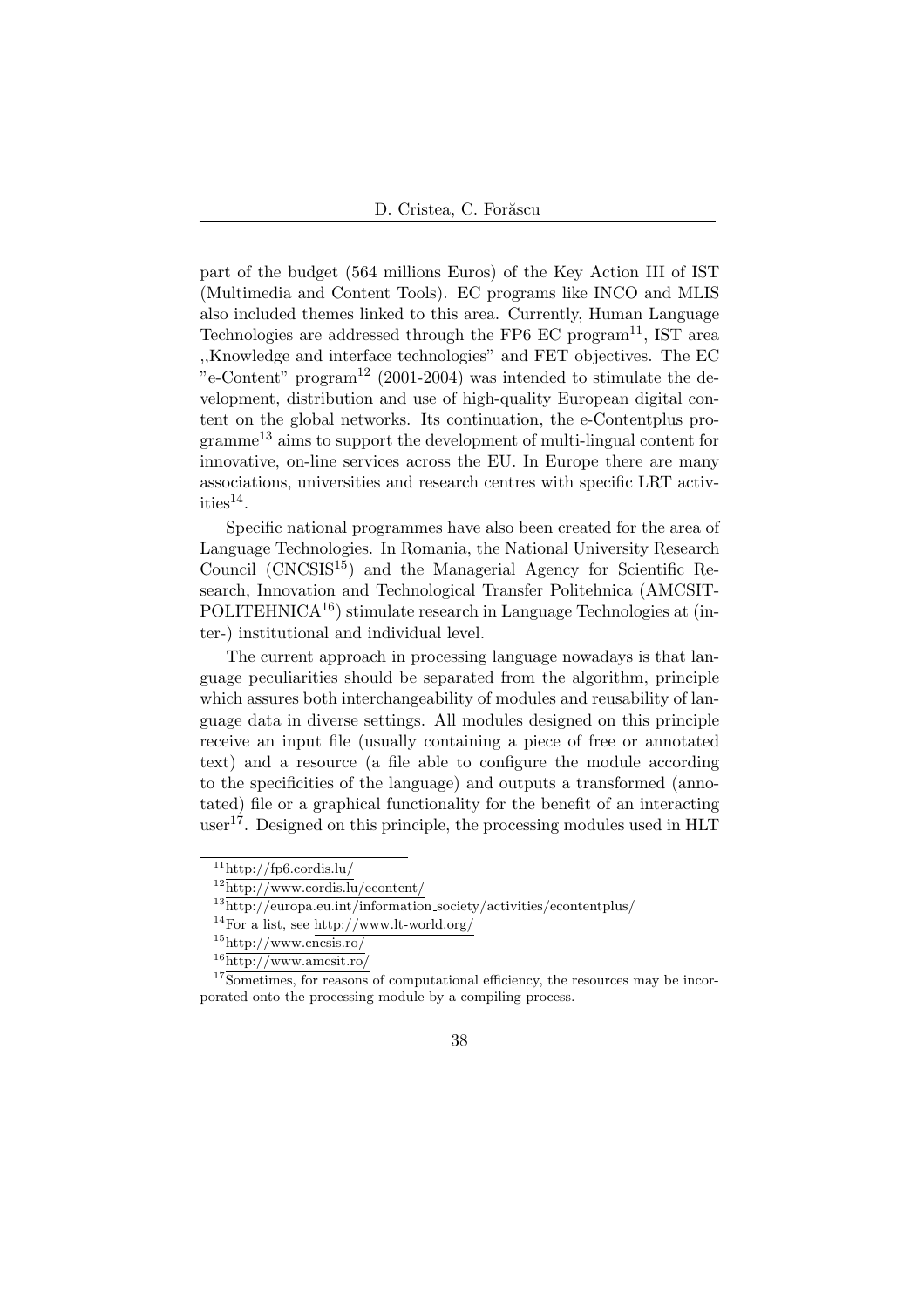are seen to be language independent, their adaptability to a language or another being assured by the plugged-in resource files.

Following, we will make a rough inventory of language processing modules at different levels. The more basic, sub-syntactic, levels should include:

- tokeniser: a module capable to detect word boundaries, including compound words and abbreviations. Some largely used tokenisers are: the Penn Treebank tokenizer<sup>18</sup>, GATE (General Architecture for Text Engineering)<sup>19</sup>, and QTOKEN<sup>20</sup>;
- morphological analyser: a module that returns lists of morphological features of words, each based only on the information communicated by the affixes, therefore taken isolated from the context. A morphological analyser will output all the morphological "interpretations" of an ambiguous word;
- part-of-speech (POS) tagger: taking as input a lexicon of words and a tagset, the POS tagger is a module capable to identify part of speeches of the words by using various methods: rule-based methods, statistical methods or Transformation Based Learning (TBL) methods [6]. Usually POS-taggers are based on previously collected statistics from a gold corpus (a corpus manually annotated by experts to POS data) – called a language model. The most successful POS-taggers have as core a dynamic programming algorithm, for instance – Viterbi [59]. It is proved that the tag set (minimally identifying the part-of-speech, but maximally a complex of morpho-syntactic features) can be optimised [48]. The Brill's tagger<sup>21</sup>, the QTAG tagger<sup>22</sup>, and the TnT tagger<sup>23</sup>

<sup>18</sup>http://www.cis.upenn.edu/∼treebank/tokenization.html

 $\frac{19\mathrm{http://gate.ac.uk/}}{}$ 

<sup>20</sup>http://www.english.bham.ac.uk/staff/omason/software/qtoken.html

<sup>21</sup>http://www.cs.jhu.edu/∼brill

 $^{22}$ http://www.english.bham.ac.uk/staff/omason/software/qtag.html

<sup>23</sup>http://www.coli.uni-saarland.de/∼thorsten/tnt/

<sup>39</sup>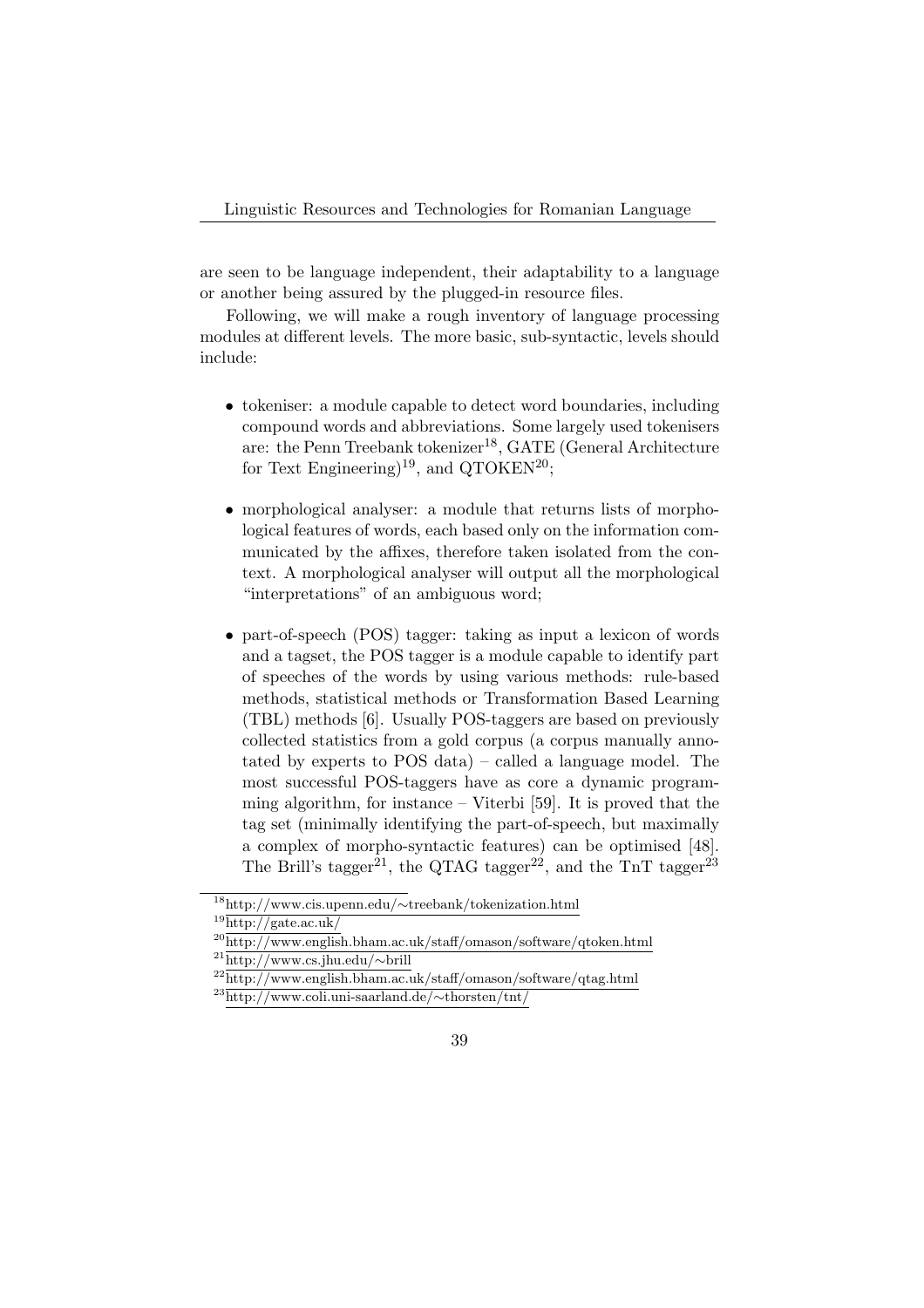are only few examples of POS taggers. The best results on tagging Romanian texts have been reported by Tufis and Mason, [49] with a tagger based on QTAG;

- lemmatiser: a module that detects the words' lemmas (the canonical form of a lexeme). Lemmatisers, most often, work in combination with POS-taggers, since a lemma of an inflected word may not be unique and may depend on the context. If the context is not considered, the more elementary module is called a stemmer. Largely used lemmatisers are  $Ellogon<sup>24</sup>$  and TreeTagger<sup>25</sup>; useful stemmers are Heart Of Gold<sup>26</sup> and Snowball<sup>27</sup>;
- chunk parser: a module that detects chunks of text, like noun phrases (NPs), verb phrases (VPs), or prepositional phrases (PPs). Chunks are non-overlapping spans of text, usually consisting of a head word (such as a noun) and the adjacent modifiers and function words (such as adjectives and determiners). The detection of chunks does not necessitate mechanisms more sophisticated than regular expressions [5, 2]. Well known tools including chunk parsers are: fnTBL, a customizable, portable and open-source machine-learning toolkit, primarily oriented towards NL-related tasks, currently trained for English and Swedish<sup>28</sup>; YamCha, a generic, customizable, and open-source text chunker oriented towards a lot of NLP tasks (POS tagging, Named Entity Recognition, base NP chunking, and Text Chunking)<sup>29</sup>;
- segmenter: a module that detects sentence or clause boundaries. Most algorithms in this category use lists of key words (segments markers), which are words (expressions) manifesting delimiting

 $\mathrm{^{24}http://www.ellogon.org}$ 

<sup>25</sup>http://www.ims.uni-stuttgart.de/projekte/corplex/TreeTagger/DecisionTree Tagger.html

 $\frac{26}{26}$ http://heartofgold.dfki.de/

<sup>27</sup>http://www.snowball.tartarus.org/

<sup>28</sup>Freely available at http://nlp.cs.jhu.edu/∼rflorian/fntbl/

<sup>29</sup>Can be accessed at http://www2.chasen.org/∼taku/software/yamcha/

<sup>40</sup>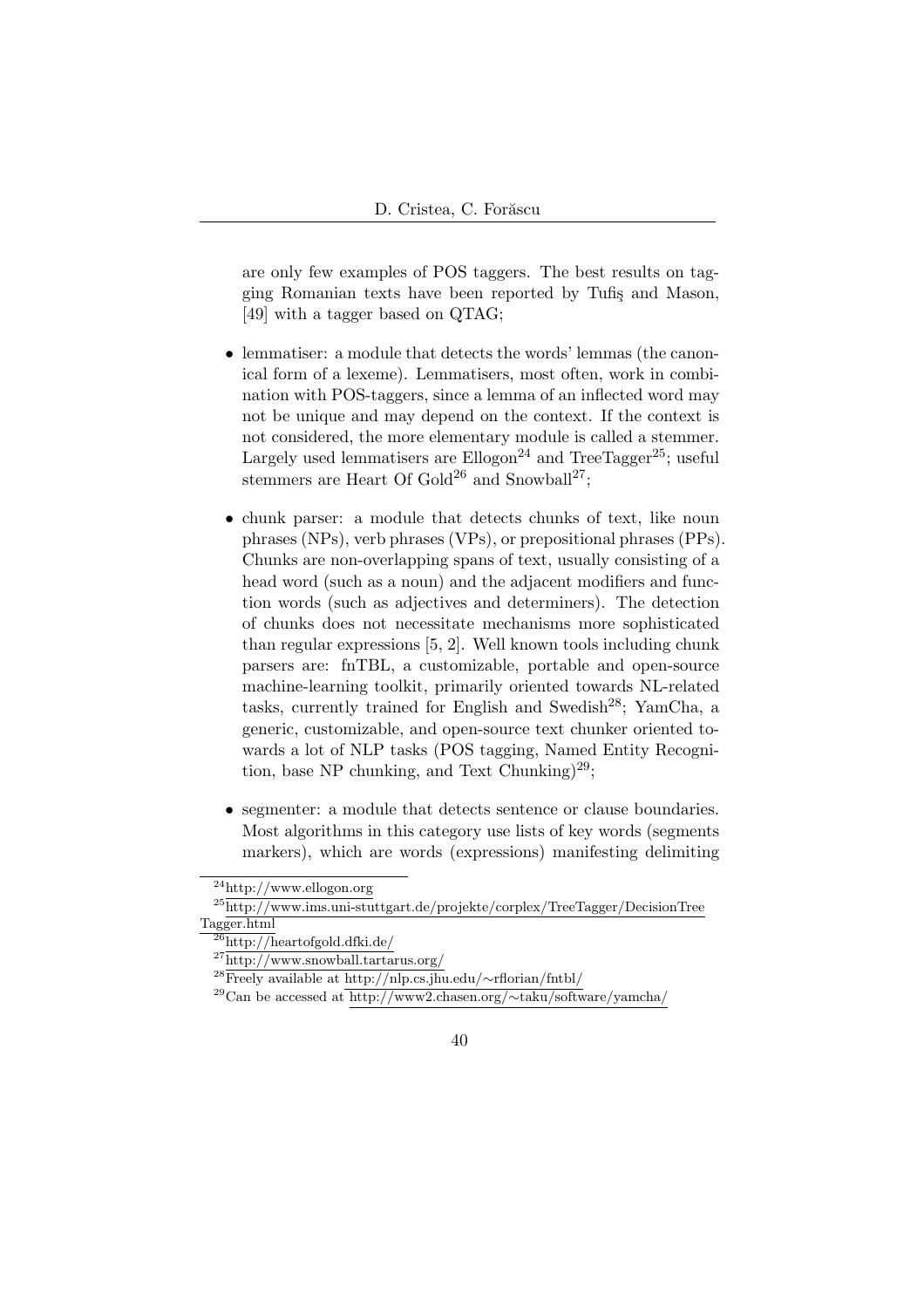functions. Sometimes, the key words may also indicate the type of relation existing between the two segments it separates.

Above this level the syntactic processing should be considered:

• syntactic parser: a module that produces syntactic trees of the input sentence, either as constituency structures (for instance, Penn Treebank<sup>30</sup>) or as dependency structures. (an example is the Prague Dependency Treebank<sup>31</sup>).

On top of the syntactic level, processes addressing the semantics of natural language and the discourse level should be placed:

- word sense disambiguator (WSD): detects word senses according to a list of senses, as those in a dictionary or a wordnet<sup>32</sup>;
- Named Entities Recogniser (NER): identifies expressions that can be classified according to a set of predefined categories, such as entities (organizations, persons, locations), temporal expressions (time, date), quantities (monetary values, percentages, numbers); Ellogon, Yamcha, GATE, Heart of Gold are some NER systems freely available (links above);
- semantic role detector: a module responsible for filling up semantic roles of main verbs (as described in FrameNet<sup>33</sup>, for instance);
- discourse parser: a module that assembles discourse trees, usually applying decision criteria depicted from theories of discourse

 $30$  Penn Treebank was built at the University of Philadelphia – Pennsylvania, by Mitchell Marcus (http://www.cis.upenn.edu/∼treebank/home.html).

 $31$  Prague Dependency Treebank is currently being developing at the University of Prague, by Eva Hajičova and her team (http://quest.ms.mff.cuni.cz/pdt/).

<sup>&</sup>lt;sup>32</sup>Among the projects related to wordnet development there are: the Princeton WordNet (http://wordnet.princeton.edu/), EuroWordNet (http://www.illc.uva.nl/EuroWordNet/), or Balkanet  $(\text{http://www.ceid.upatras.gr/Balkanet/}).$ 

 $\frac{33}{33}$ FrameNet is a project initiated by prof. Charles Fillmore at the University of Berkley (http://portal.acm.org/citation.cfm?id=980860).

<sup>41</sup>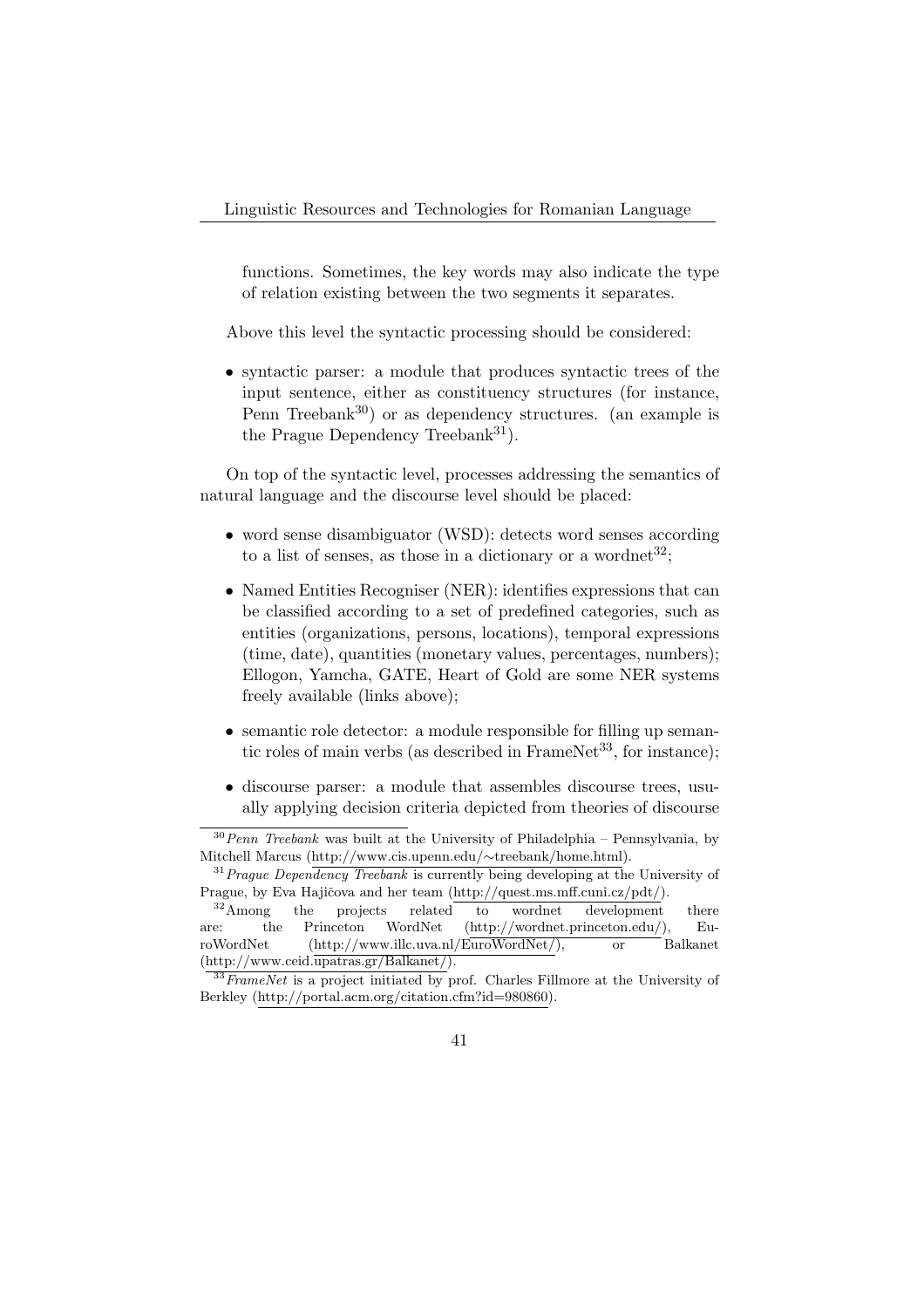structure, e.g. Rhetorical Structure Theory [34]. Discourse parsing is based on segmentation at elementary discourse unit level and the use of a class of key words known to have discourse significance [36];

- summariser: a module capable to produce a summary from one or more documents. Summaries can be general, displaying most significant facts of a (collection of) document(s), or focussed, giving an insight of the reason for which a certain discourse entity is mentioned in the document(s). Summaries may be classified as extracts (created by reusing portions of the input text(s)) or abstracts (created by re-generating the extracted content) [33];
- anaphora resolver: a module capable to find the discourse entities that anchor referential expressions, such as pronouns, common and proper nouns, etc. Detection of text entities referred by pronouns, or nouns having a referential role (anaphors), is a vital process in many applications of text processing. For instance, in automatic translation, in order to correctly translate pronouns from a source language, in which pronouns have few forms, in a target language, which is richer in pronoun forms, it is of prime importance to know which entities those pronouns refer to. Only few translation systems are nowadays capable to correctly interpret a discourse that is longer than a single sentence, because they do not have means to recognise anaphoric relations. Summarization systems produce better outputs when they incorporate also anaphora resolution mechanisms. Other domains that make heavy use of anaphora resolution are: information retrieval, inter-document summarization and automatic question-answering.

A different type of processing is dealing with multilingual and parallel texts:

- language detection: the identification of the language of a span of text (mainly based on statistics drawn on the occurrence of letters or detection of words as belonging to certain vocabularies);
	- 42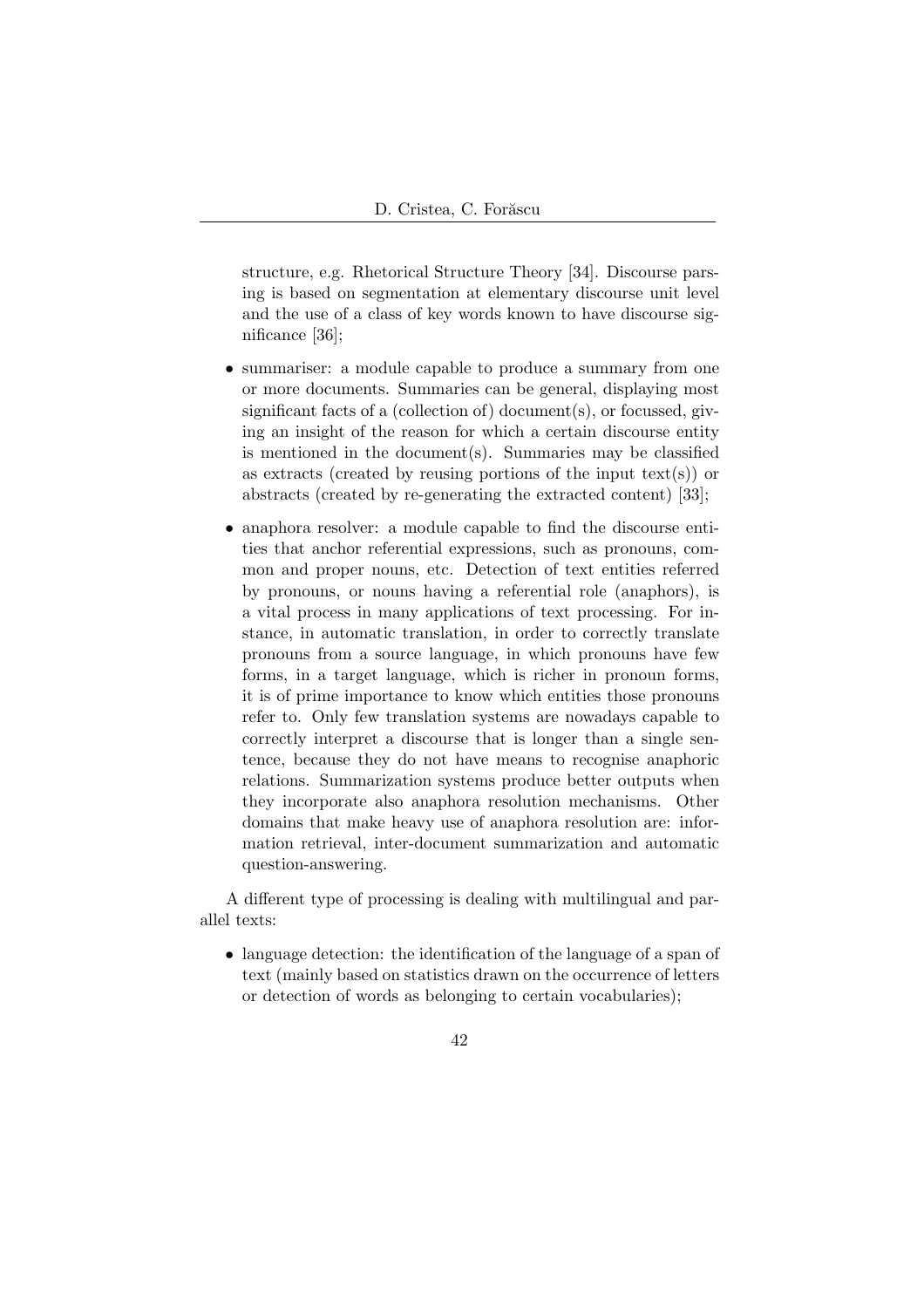• sentence and word aligner: receives pieces of parallel texts and outputs their alignments at sentence and word level.

In the field of tools for processing language, of a significant importance is the GATE system [24], developed at the University of Sheffield – a modularised framework for the configuration of pipe-line architectures composed of language processing modules. The processing modules are supposed to be language independent (in the sense described above), therefore easily adaptable to Romanian by integration of adequate resources.

## 3 The language technology applied to Romanian language

Elaboration of lexical resources makes an important part of researches directed on Romanian language. Although not to the extent of other languages with greater electronic visibility, efforts have been invested by researchers in different places (Romania, Republic of Moldova, United States, United Kingdom, Germany, Italy, etc.) to develop Romanian linguistic resources such as corpora, dictionaries, wordnets and collections of linguistic data in both symbolic and statistical form (n-gram tables to configure language models, sets of grammar rules, name entity lists, etc.).

Research in HLT in Romania is being pursed in several centres, among which: in Bucharest, at the Research Institute for Artificial Intelligence of the Romanian Academy  $(AR-ICIA)^{34}$  and the University of Bucharest; in Iași, at UAIC-FII and the Institute of Computer Science of the Romanian Academy – the Iași branch  $(AR-IIT)^{35}$ ; in Cluj-Napoca, at the "Babeş-Bolyai" University, etc.

The research institutes in linguistics and philology, as those of the Romanian Academy, which, until very recently, employed only classical methods of study in the acquisition of linguistic dictionaries and

<sup>34</sup>http://www.racai.ro

<sup>35</sup>http://www.iit.tuiasi.ro/iit/index.php

<sup>43</sup>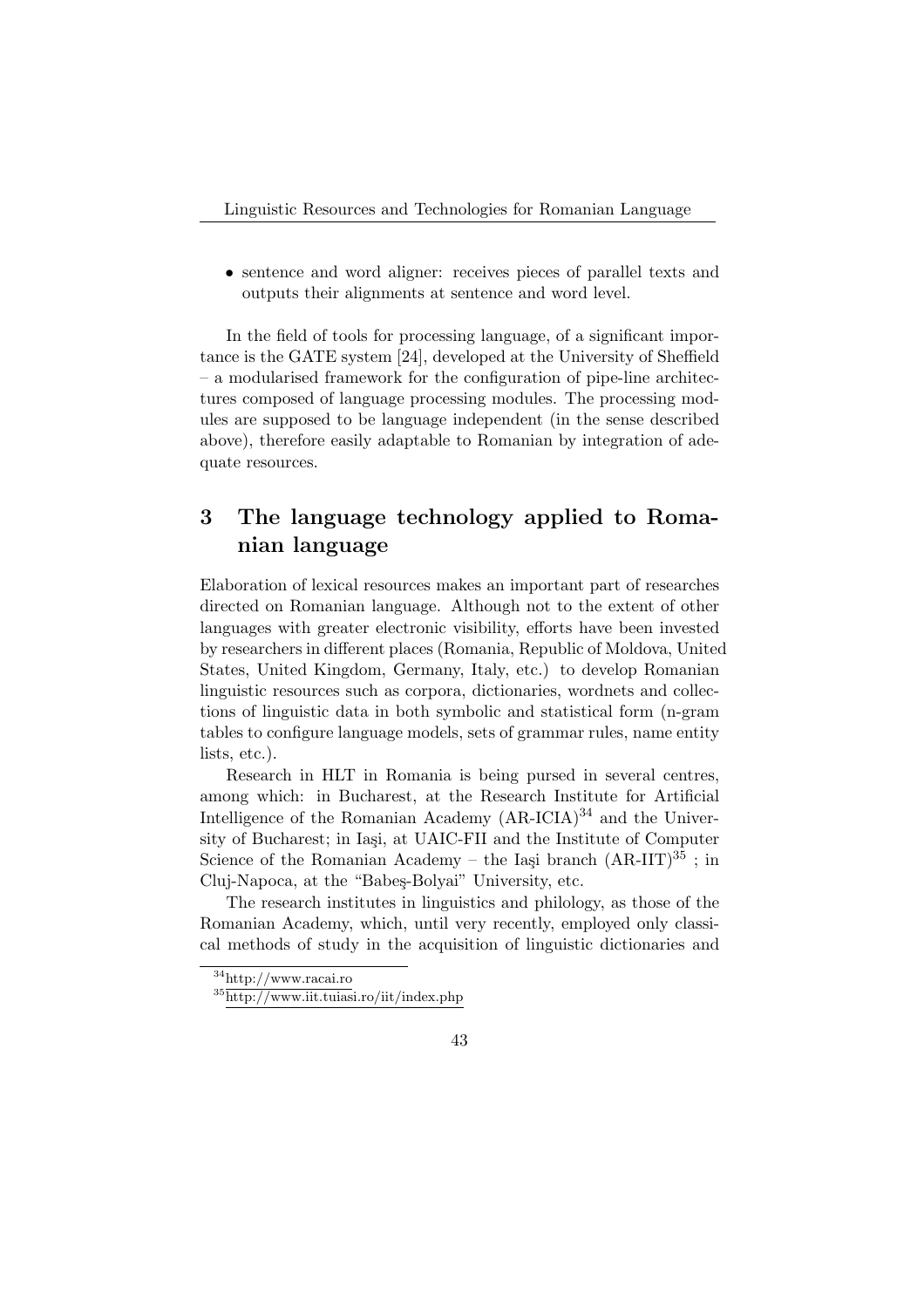thesauri, begun to show an ever-growing interest for digital techniques, mainly in using the computer for lexicographic tasks and the processing of linguistic material. For instance, [29, 30] report preparatory activities performed at the "Al. Philippide" Institute of Romanian Philology in Iași towards the computer-aided acquisition, in electronic form, of the Dictionary of Romanian Language (DLR), edited by the Romanian Academy. When this remarkable work, started in 1965 within the three academic institutes (the Institute of Linguistics ,,Iorgu Iordan – Al. Rosetti" – Bucharest, the Institute of Romanian Philology "A. Philippide" – Iași and the Institute of Linguistics  $\mathcal{S}$ . Pu $\mathcal{S}$ cariu" – Cluj-Napoca), will be finished (expected for 2007), the new series of the DLR will contain 26 volumes, counting almost 12,000 pages, and including the letters D, E and  $L - Z^{36}$ . Among the advantages of an electronic version of DLR, some obvious ones are: the possibility to add, correct, and modify any entry of the current version, to align word senses with similar entries of other resources (very useful for combined search), to exploit the large collection of examples associated with definitions of senses in order to acquire abilities to disambiguate, by statistical means, semantically ambiguous words in contexts (as required, for instance, in machine translation), to enlarge the database of texts/attestations used in the old series of the dictionary, and, finally, to print and publish easier, including on the Internet, the whole DLR or only instances of it, as imposed by different scientific or commercial needs. The cooperation between linguists and computer scientists at the "A. Philippide" Institute has made possible to develop a dedicated tool, DLRex [29], an instrument able to acquire, process and browse the electronic version of DLR.

In 2001, research groups from Iași, București and Chișinău have founded the *Consortium for the Romanian Language: Resources*  $\mathcal{B}$  $Tools^{37}$  – an initiative aiming to synergise the efforts of linguists and

<sup>36</sup>The rest of the letters form what is actually called the old series of the Romanian Language Dictionary, or the Dictionary of the Academy (DA) and has been published before 1949.

 $37$ The Consortium portal is at http://consilr.info.uaic.ro/, with Romanian and English versions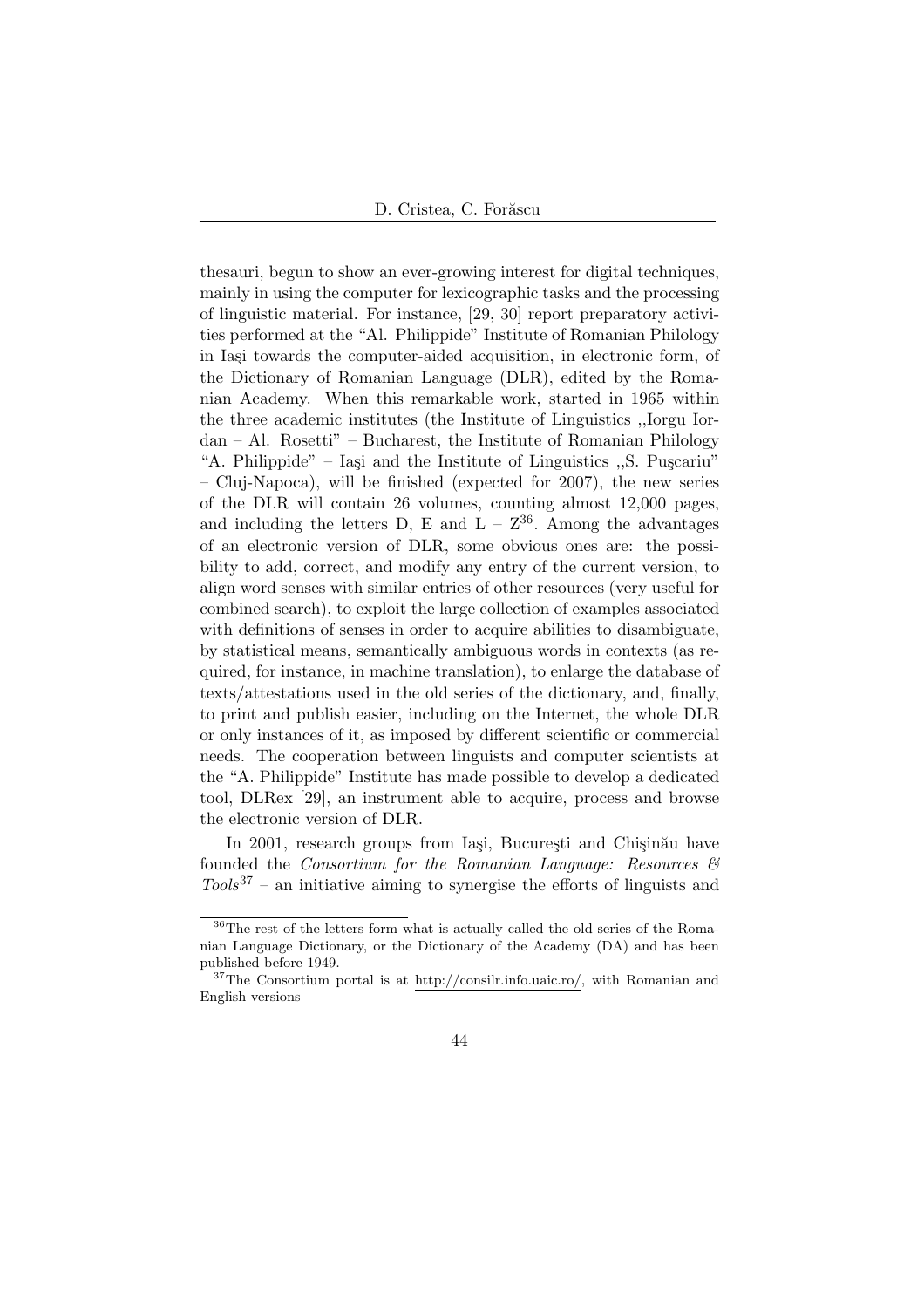Linguistic Resources and Technologies for Romanian Language

computer scientists who work on Romanian language, mainly by promoting to linguists the software tools for linguistic processing developed by computer scientists, and to computer science people – the resources created by linguists. Two fundamental aspects regarding the processing of a language are mainly taken into consideration in the activities of the Consortium: the elaboration of tools capable to process Romanian in conformity with the established international standards, and the creation and maintenance of proper linguistic knowledge (resources). At the last workshop dedicated to the activities of the Consortium, in November 2005<sup>38</sup>, it was extremely encouraging that so many groups and individual researchers have presented their activities related to the development of resources and tools dedicated to the Romanian language. Their achievements will be briefly presented below.

At AR-ICIA, a large collection of corpora, mainly annotated, has been created. Among the manually validated corpora there are:

- *NAACL 2003* and George Orwell's novel 1984 are parallel English-Romanian corpora containing about 1.6 mil., respectively 250,000 tokens; the corpora are segmented, morpho-syntactically annotated and lemmatised. The 1984 corpus is word-aligned and annotated to word senses using the Princeton WordNet;
- Plato's Republic (250,000 tokens), Evenimentul Zilei (news, about 92,000 tokens), and ROCO (news, 7.1 mil. tokens) are parallel English-Romanian corpora, morpho-syntactically annotated.

At the same institute, using specially developed tools, the collection of automatically annotated parallel corpora contains:

- the Romanian FrameNet: 1,094 sentences from the original Frame-Net 1.1. corpus (translated in Romanian at UAIC-FII), annotated morpho-syntactically and lemmatised;
- Timex: the Romanian translation (realised at UAIC-FII) of the TimeBank 1.1 corpus  $[42] - 186$  news articles with 72,000 Roma-

<sup>38</sup>http://consilr.info.uaic.ro/en/index.php?showpage=030103

<sup>45</sup>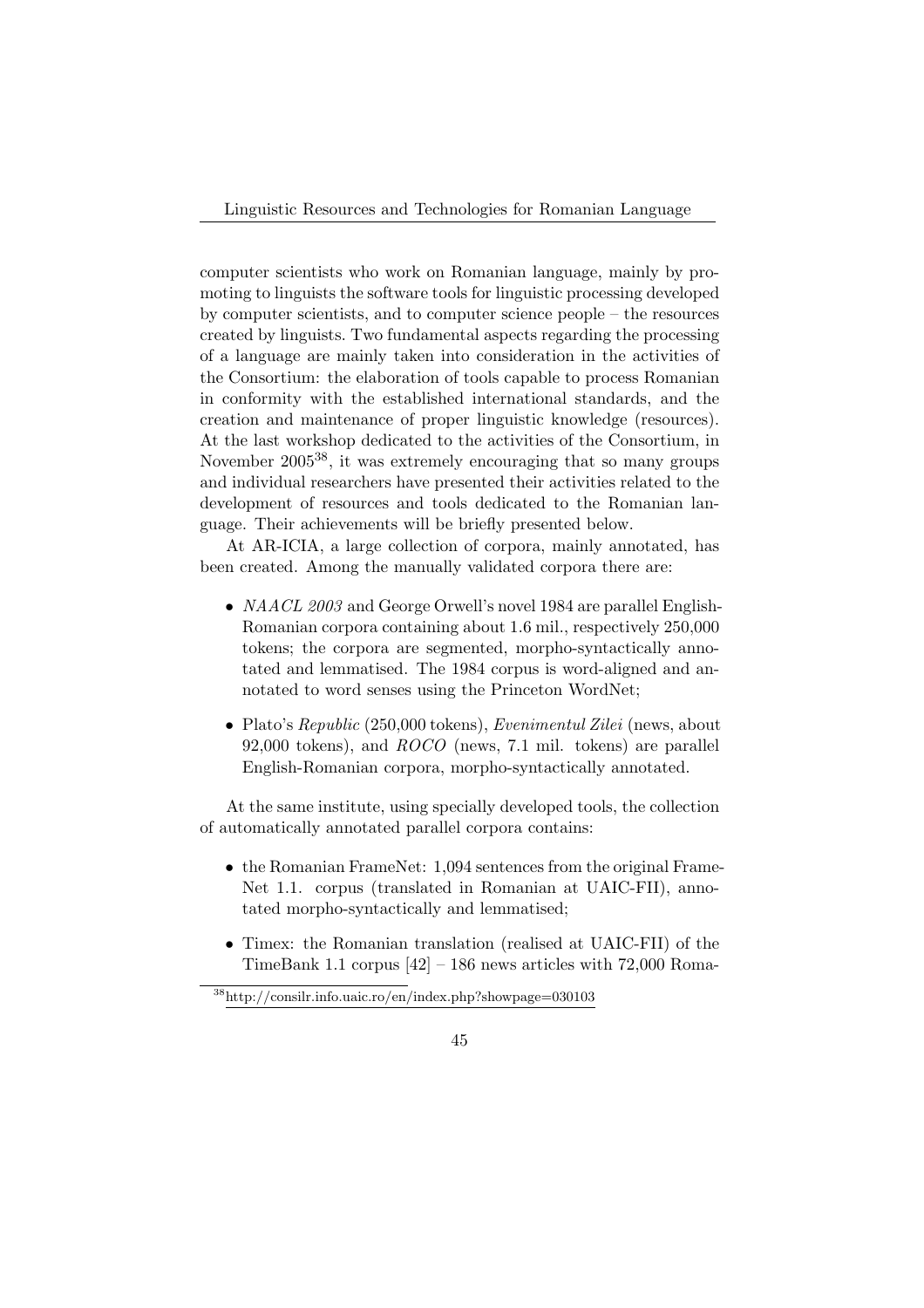nian tokens; the corpus is lemmatised, morpho-syntactically and temporally annotated in English and partially in Romanian;

- RoSemCor: a parallel English-Italian-Romanian corpus<sup>39</sup>, aligned to word-senses, including 12 articles from the SemCor<sup>40</sup> corpus. The alignment methodology will be used for another 80 articles from the same English corpus. The translations have been realized at UAIC-FII and the University of North Texas;
- Acquis Communautaire (about 12,000 Romanian documents; 6,256 parallel English-Romanian documents); the corpus is lematised, POS-tagged, sentence- and word-aligned.

The dictionaries/lexicons developed at ICIA include WEB-DEX – the explanatory Romanian dictionary, containing about 65,000 entries, XML encoded according to CONCEDE, tbl.wordform.ro – an ASCII file with cca. 546,000 occurrences of Romanian words, Romanian paradigmatic morphology – an unification-based description of the morphology with a lexicon of cca.  $40,000$  lemma,  $RoWordNet -$  the semantic network of Romanian, aligned to concept level with the Princeton Word-Net, and containing about 30,000 synsets, from which about 20,000 were created in cooperation with UAIC-FII during the BalkaNet FP5 project [54, 20], Romanian-French dictionary  $-16,710$  entries XML encoded, and  $EUROVOC$  – a multilingual thesaurus containing bilingual dictionaries from 21 languages included in the Acquis Communautaire corpus.

The ICIA tools dedicated to HLT, will partially be available soon as integrated web services based on the WSDL, UDDI and SOAP protocols, and will include:

• EGLU – an integrated programming application, implemented in Common Lisp, based on unification of complex NLP systems; it

<sup>39</sup>For references, see http://multiwordnet.itc.it/english/home.php

 $^{40}$ For the original corpus, see http://multisemcor.itc.it/semcor.php or references on Rada Mihalcea's pages at http://www.cs.unt.edu/∼rada/downloads.html.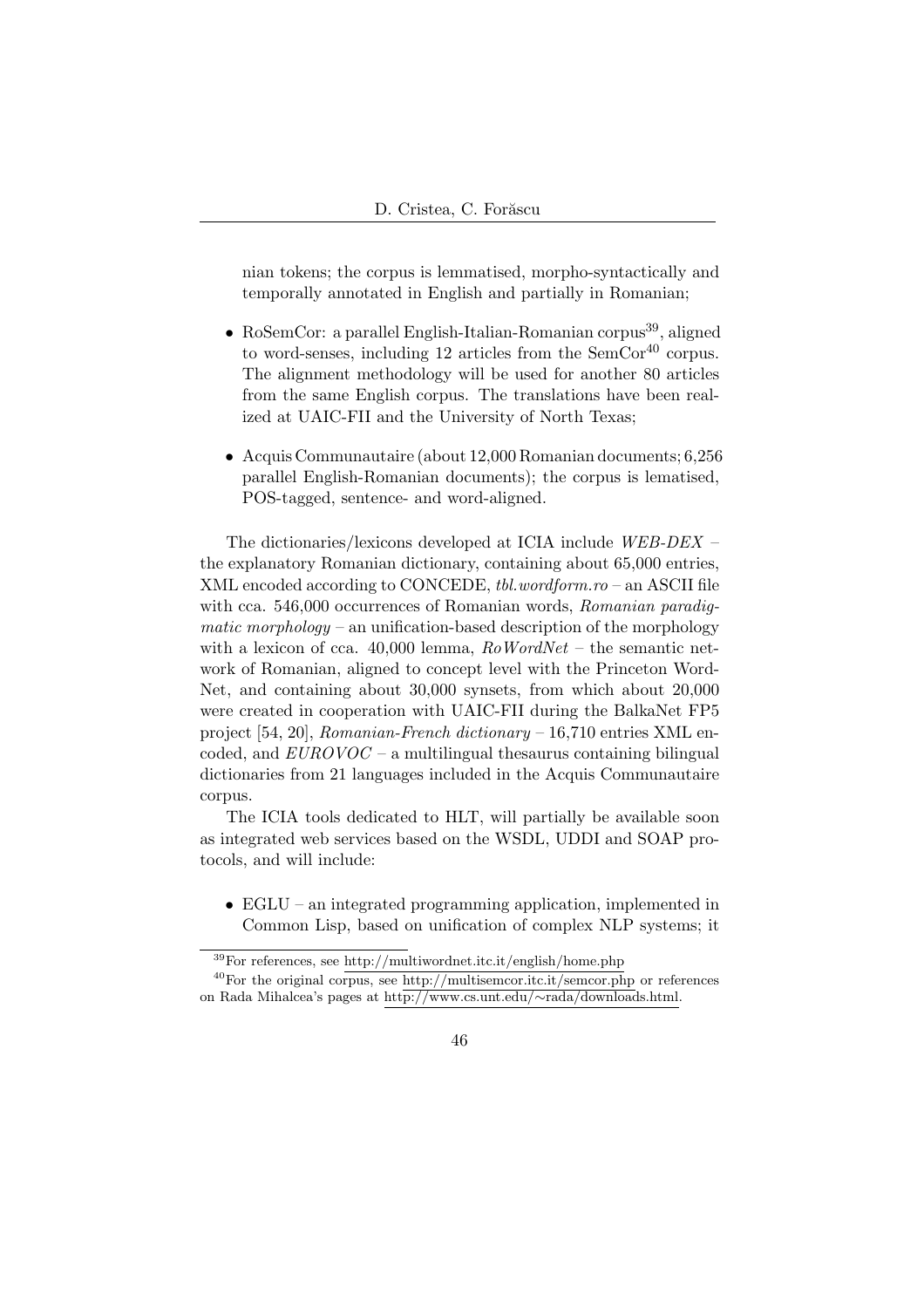includes a compiler of linguistic descriptions and modules for morphological analysis and generation, syntactical analysis – CKY, syntactic generation - Head driven, lexical or structural transfer for machine translation [47];

- DIC a compiler of electronic dictionaries initially created for the automatic generation of the XML Concede encoding of DEX; with minimal modifications it can be used for compiling dictionaries with structures similar to those of DEX;
- TTAG (Tiered Tagset) a system of automatic projection of an optimal tagset of morpho-lexical descriptors, implemented in Perl [48, 56];
- TT&CLAM (Tiered Tagging and Combined Language Models) - a system of morpho-lexical disambiguation on two levels, that uses combined language models; it includes a specialized editor [51];
- TTL a Perl module that allows the text segmentation at sentence/word level, the lemmatization and morpho-syntactic annotation; the module is language independent and uses regular expressions and Markov models;
- WSDTool a Perl application which annotates at sense level every word of an XCES parallel corpus; any parts from the corpus for which aligned wordnets exist can be annotated [32];
- TREQ a Perl application that extracts translation equivalents dictionaries from parallel corpora [52];
- YAWA a Perl lexical aligner, language independent for the modules that do not require specific alignments between the languages involved. It uses a parallel XCES corpus, morpho-syntactically annotated and lemmatized, and translation dictionaries obtained through TREQ [53];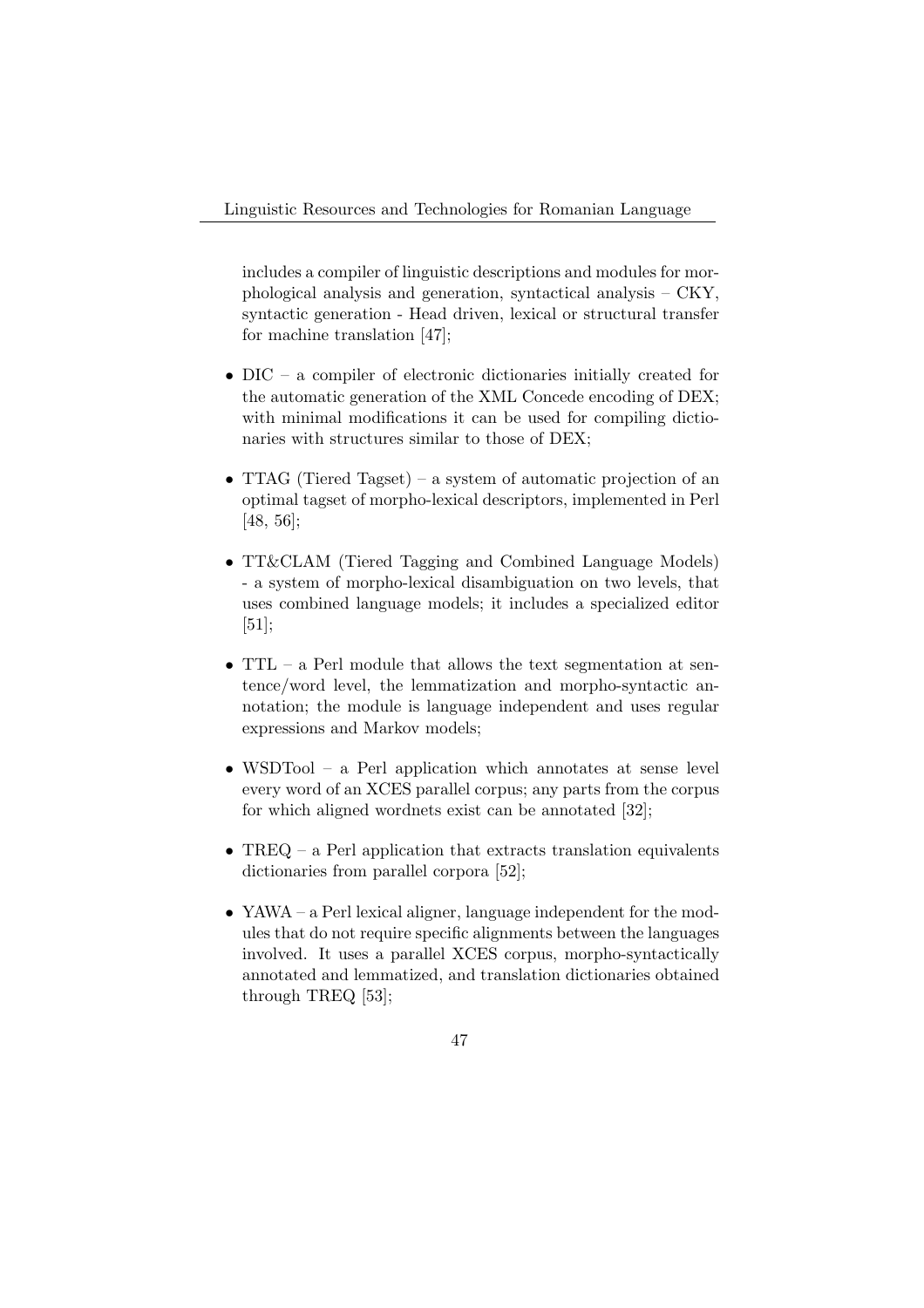- WN-Builder, WN-Correct a set of programs, used during the BalkaNet project, dedicated to the development and correction of wordnets aligned with the Princeton WordNet [55];
- Ro-Hyphenator a Romanian syllable splitter;
- DIAC a system that automatically recovers the missing diacritics from Romanian texts [50];
- Multilingual thesauri aligner a  $C#$  application used to align the English version of Eurovoc with the incomplete Romanian version;
- MTKit a  $C#$  integrated application for the annotation/lexical alignment of XCES (Extended Corpus Encoding Standard)<sup>41</sup> files. It creates statistical translation models and, through a friendly graphic editor, helps to browse the lexical alignments and the properties of each constituent of the alignment (such as POS tags, lemma, chunks, word sense, and definition of the synset). The incomplete or incorrect alignments can be modified. Using a gold-standard, MTKit automatically calculates the alignment accuracy (precision, recall, F-measure) [57];
- Sentence Aligner a  $C#$  application intended for statistical sentence alignment [7];
- LexPar a Perl application which determines the structure of a given sentence as a graph of dependencies;
- XCESGen a group of Perl modules that generates XCES format for parallel corpora;
- Google Screen Scraper a library of instruments dedicated to automatic web search using Google capabilities.

<sup>41</sup>http://www.cs.vassar.edu/XCES/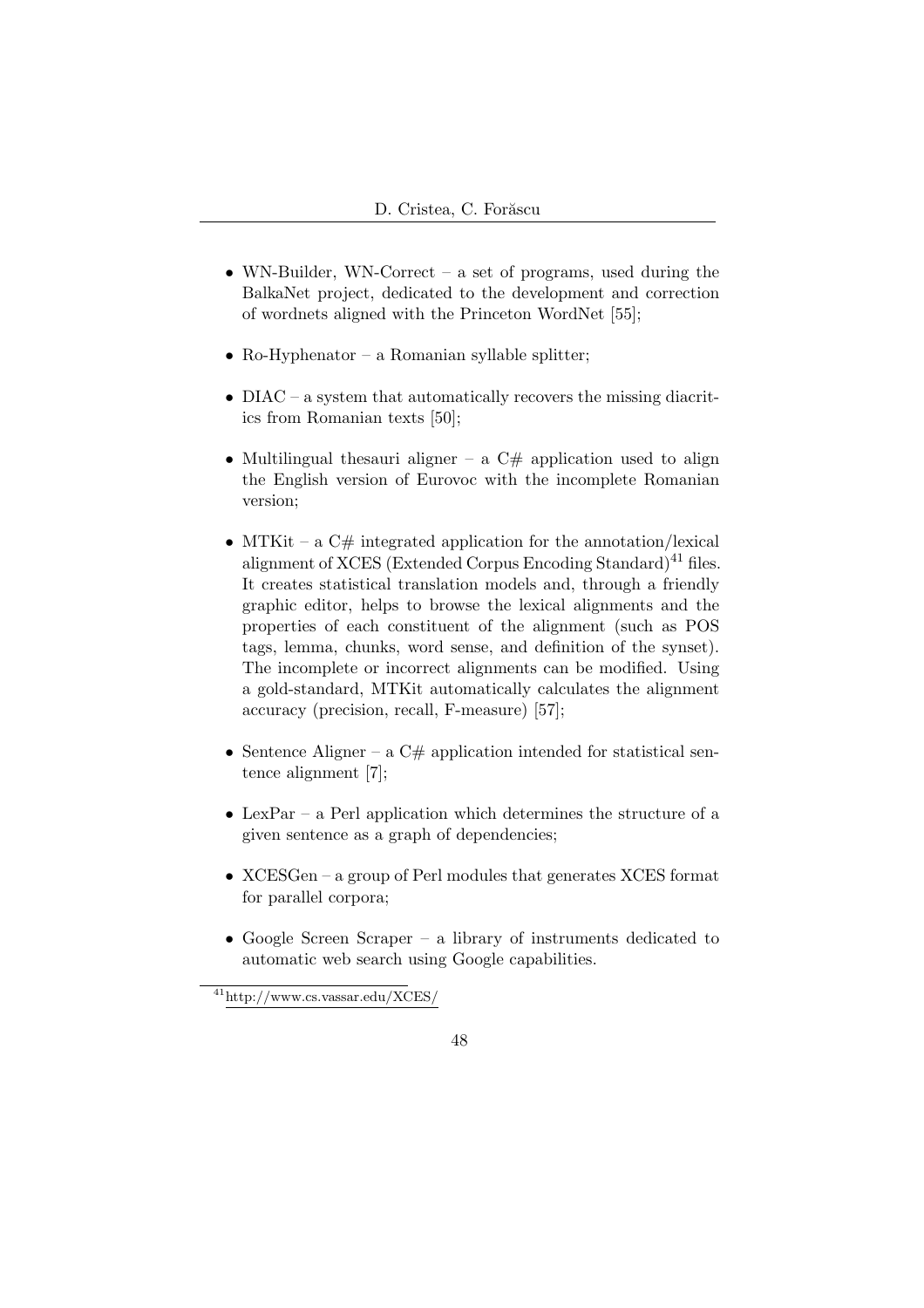Among the HLT modules developed at UAIC-FII, some being available on the ConsILR portal<sup>42</sup>, there are:

- AnMorph an environment for the development and updating of the paradigmatic morphological model of a non-agglutinative language (the basic inflected word model sees a word as composed of a root and an ending). Currently, the database of the application covers only partially the Romanian morphology. During the interaction with the system, a trained user works with a friendly interface to classify new words into already existent inflecting paradigms, or fill in, by examples, new paradigms. The program continuously compares the forms introduced by the user in the automatically drawn tables with those that can be generated from the stored paradigms and, if a matching is confirmed, generates the rest of the forms. When this happens, the user has only to check and validate the automatically filled-in parts of the tables. Apart from the developing/updating interface, the environment offers an editor for the dictionary and the collection of paradigms, a component enabling consistency checks of the data and a lemmatiser [12];
- Occurrence Finder a tool aiming to identify occurrences of lexical sequences that are subject to restrictions of different kinds, in raw or annotated texts. This application could be of extreme interest to lexicographers, which build their dictionaries entries by looking for adequate examples in text corpora, but can be of help in any linguistic research activity that uses large collections of textual data. The system incorporates a specialized restrictions language – SXPath, which is based on the Xpath standard (the XML Path language). The incorporated search engine evaluates an SXPath expression in one single pass of the XML document, without having to load the whole document into memory. It goes through the document serially and keeps in memory only

On-line tools available at http://consilr.info.uaic.ro/en/index.php?showpage=0604



 $^{42}\mbox{Applications available at http://consilr.info.uaic-ro/en/index.php?showpage=}$ 060101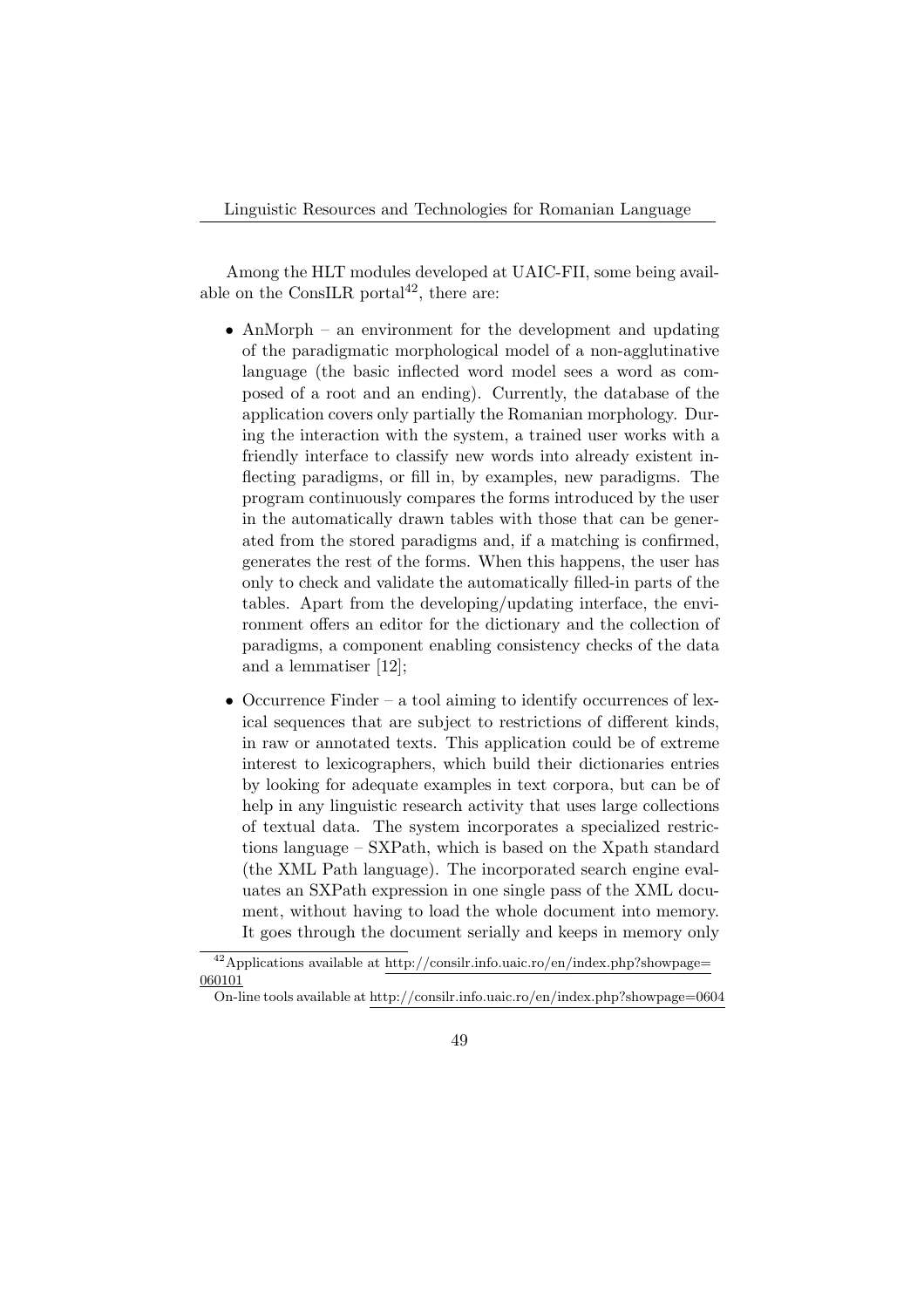those parts that are relevant for the current work context. The engine returns the list of elements that observes the restrictions expressed by the SXPath expression [44];

- An environment for the processing of parallel XML annotated documents, including a program allowing the definition of annotation schemas (tag sets with corresponding attributes). A consistent set of schemas are placed in a hierarchy (lattice). Different annotations over the same text can be mixed on the same output document, or vice-versa, different partial annotations can be extracted from a complex annotation [18];
- RARE a framework allowing the development and testing of anaphoric models [41, 19, 21]. Its architecture offers the user a build-in library of functions that can complement most of the foreseeable models for entity tracking in texts. It also allows a user to define its own strategies, specific to the application settings in which this functionality is a must. The engine recognises the first mentionings of characters/objects in a text and links their subsequent ones to these, outputting co-referential chains;
- $\bullet$  Learning-based clause-level text splitter is a tool that receives a raw text as input and produces an XML annotated version of it in which clause borders are marked. The architecture includes two modules: a learning module and the actual segmenter module. The learning module infers rules for the recognition of clause borders using a corpus of texts annotated adequately. Both modules make use of a list of markers, which is kept as an external resource of the tool. The segmenter can be used independently or integrated in any NLP application [38];
- Rule-based clause-level text splitter  $-$  a similar tool for detection of clause borders based on symbolic rules [43];
- Discourse Parser a tool intended to reveal the (tree) structure of a text [39, 22]. In such a structure the inner nodes represent rhetorical relations and terminal nodes represent elementary text
	- 50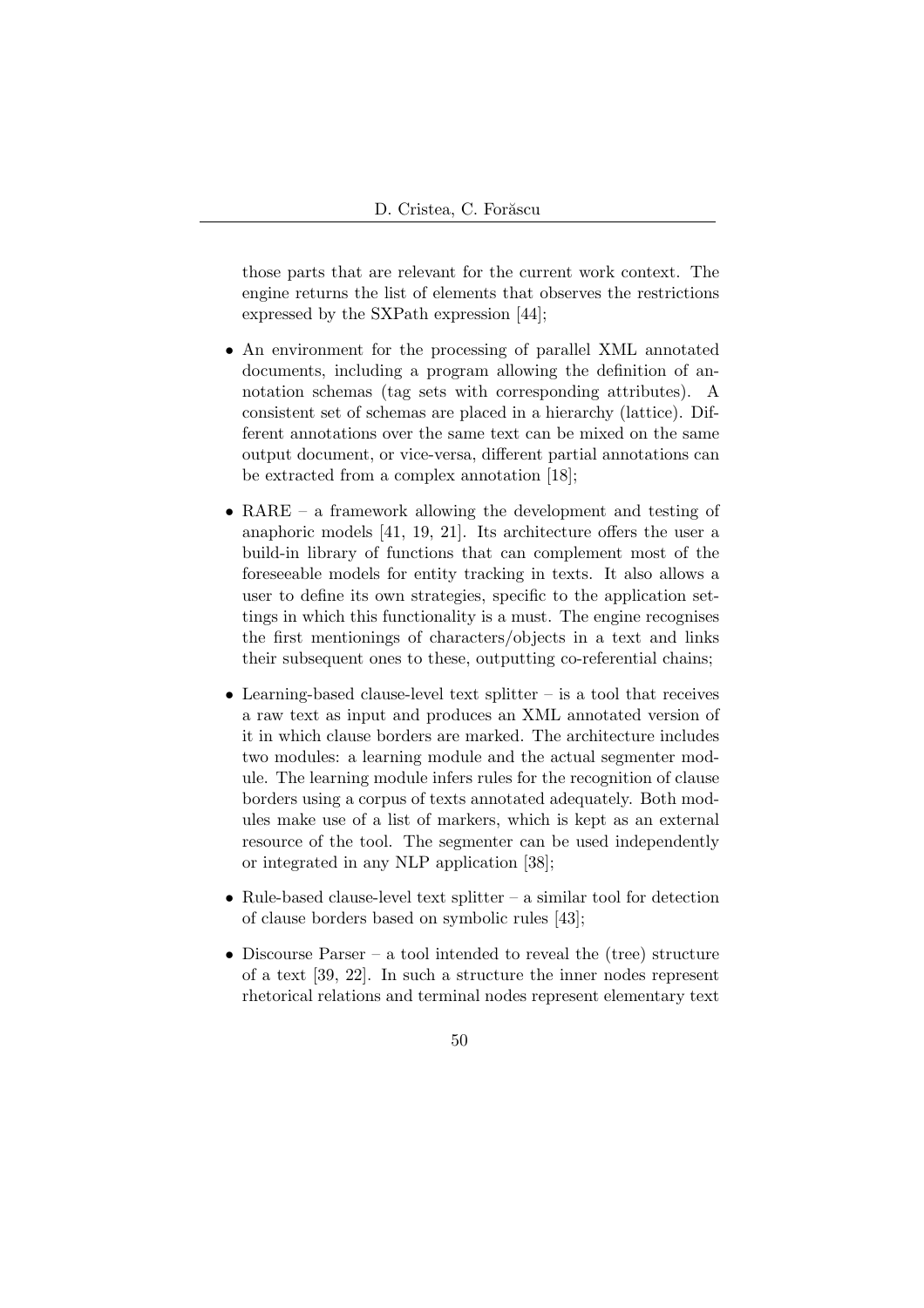spans, as discourse units. Once the rhetorical structure of a text is obtained, intelligent browsing over the semantic structure of the document can be performed: general document summaries, summaries focused on specific characters or objects (discourse entities) of interest, data mining in texts, tracking of characters over events and situations distributed in text, determination of temporal positioning of events described by the text as absolute intervals or points on the time axis or relative to one another, detection of relations among events and situations, detection of spatial positioning and/or spatial relations of discourse entities, etc. The discourse parser incorporates a number of natural language processing modules, including a part-of-speech tagger, a segmenter establishing bounds between discourse units, a module able to recognise noun phrases (shallow parser) and RARE (the AR-engine described above). The parser implements rules and heuristics, which combine information contributed by words or expressions, having a role in the identification of structure, with referential chains detected by RARE;

- Summarisation Tool is a Java based application [40], with a web-interface, that receives an XML file annotated to discourse structure (no relations between the entities involved) and gives focused summaries using Veins Theory [14, 17, 23]. The summaries can be focused on discourse entities mentioned in the text;
- GLOSS a visual instrument intended for corpus annotation according to its discourse structure and referentiality. The application allows simultaneous annotation of multiple documents [15, 13, 58];
- XML annotator an interface helping a manual annotation activity over a text, resulting in an XML document. It allows the definition of tags and their attributes, insertion of links between tags and navigation along them [9];
- Tracker of temporal expressions in texts a program that detects expressions denoting events, their instances and signals specific
	- 51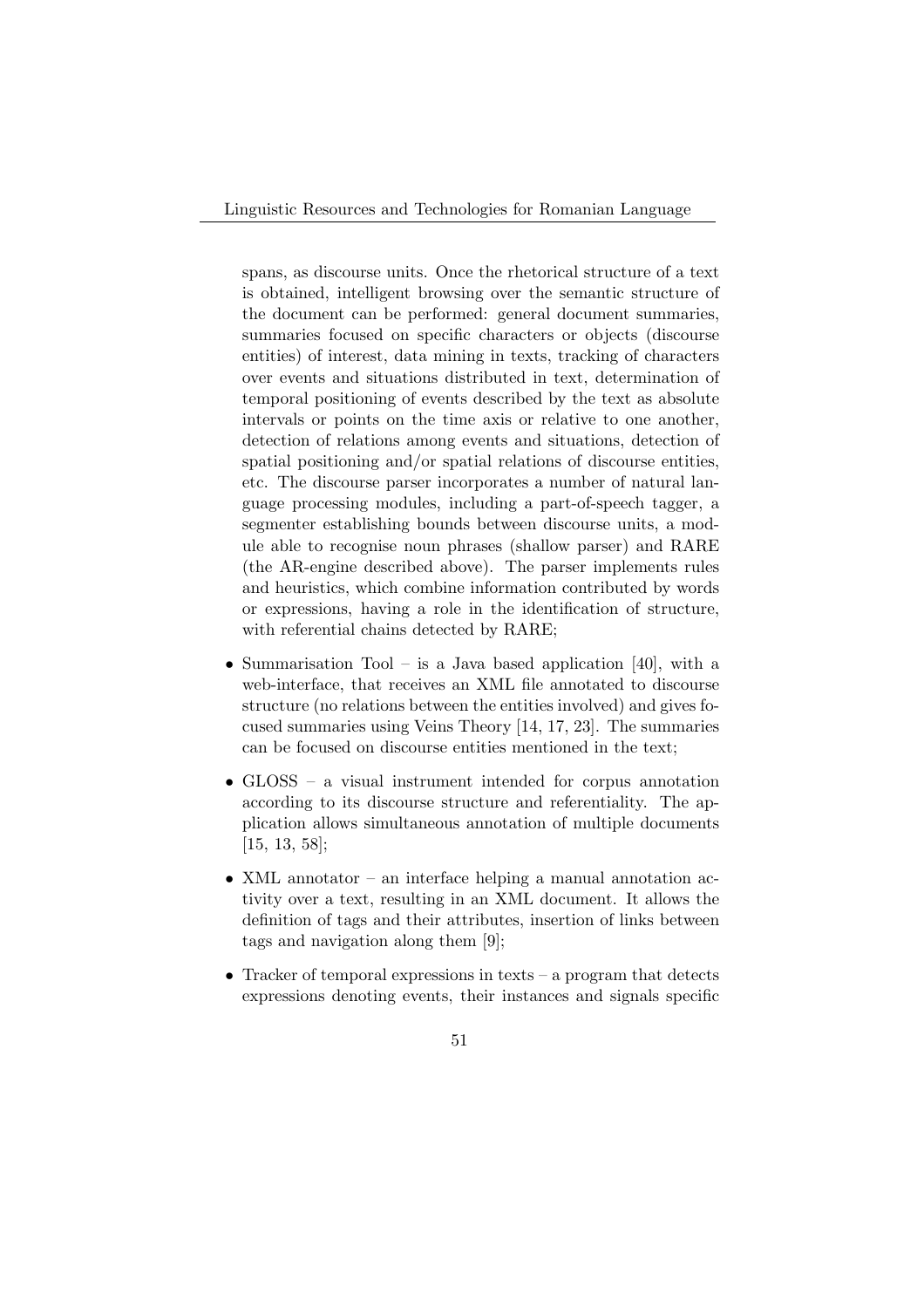links between events. The application is under development, the current version being capable to partially annotate temporal information in Romanian texts, using 3 out of the 7 tags proposed in the TimeML standard [45]. The application is trained on a manual annotated version of a part of the 1984 corpus [28];

- RPC (Romanian Page Categorization) a system that marks the category of a webpage. The categorisation process is guided by a database containing a set of key words specific to each category, which is automatically generated from webpages and is used in the training phase, based on the words' frequencies [46];
- Language identifier a program capable to detect the language of a span of written text based on tables of bigrams and trigrams (sequences of two and three letters);
- Word sense disambiguator using WordNet an application [31] that disambiguates the words' senses in texts using a knowledge base and context information from a training corpus (Orwell's 1984, annotated to POS and syntax structure);
- XML converter a Java application developed in the frame of the LT4eL FP6 project<sup>43</sup>, intended to automatically transpose the html documents representing the learning objects from the 9 languages involved in LT4eL (Bulgarian, Czech, Dutch, English, German, Maltese, Polish, Portuguese, Romanian) to the agreed XML format, that will be further used in the next phases of the project;

<sup>&</sup>lt;sup>43</sup>The LT4eL project (http://www.let.uu.nl/lt4el/) is an FP6 project that will run between 2005 and 2007 and will provide Language Technology based functionalities to support semi-automatic metadata generation, for the description of the learning objects, on the basis of a linguistic analysis of the content. Semantic knowledge will be integrated to enhance the management, distribution and retrieval of the learning material. Ontologies, key elements in the architecture of the Semantic Web initiative, will be used to structure the learning material within Learning Management Systems (LMSs), by means of descriptive metadata.

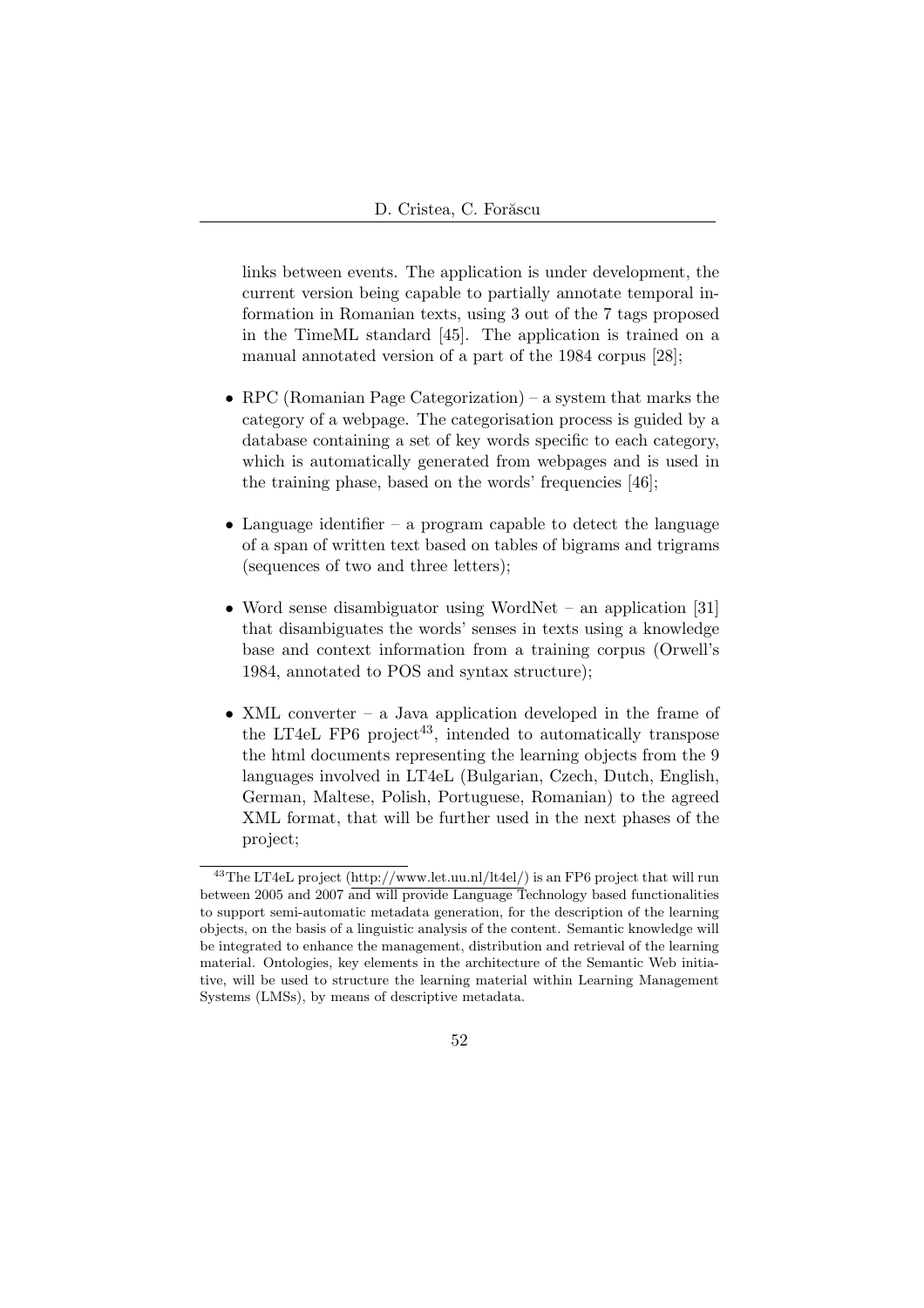• Keyword extractor – a language-independent Java application implementing a tf-idf algorithm [35] built for the benefit of the LT4eL project, which takes as input a collection of UTF-8 encoded text documents and produces a list of key words.

Among the collection of linguistic resources and tools developed by the research group in HLT at AR-IIT, we indicate only few:

- 16 files (summing up  $36,357$  words) out of the 44 files (with  $95,455$ words) of the 1984 corpus marked for NPs, and 10 files (21,468 words) marked for referential expressions, using the PALinkA annotator<sup>44</sup>. The whole corpus was segmented using the SCD algorithm [26], into 15,014 clauses and 14,609 implicit VPs;
- A part of the Romanian version of Hemingway's novel "Farewell to arms" (20,148 words out of 61,262 words) morphologically annotated using the TexTag editor;
- A collection of parsers based on Java grammars for DEX and DLR [25].

At AR-IIT, another group is working on Speech Technologies. Recently, they have initiated the creation of a freely-available Electronic Archive of the Romanian Sounds<sup>45</sup>. The site of the archive represents a joint realisation of the Speech Technologies group of AR-IIT, UAIC-FII and the Technical University "Gh. Asachi" of Iași (the CERFS Excellence Centre). The Sounds Archive will be used to improve the algorithms for speech recognition and (non-concatenative) synthesis and is planned to host the following speech resources for Romanian:

- a database with recordings belonging to both professional and non-professional Romanian speakers, inhabitants of the Iași county, as well as pronunciations specific to other geographical areas.

<sup>44</sup>http://clg.wlv.ac.uk/projects/PALinkA/

<sup>45</sup>http://iit.iit.tuiasi.ro/romanian spoken language

<sup>53</sup>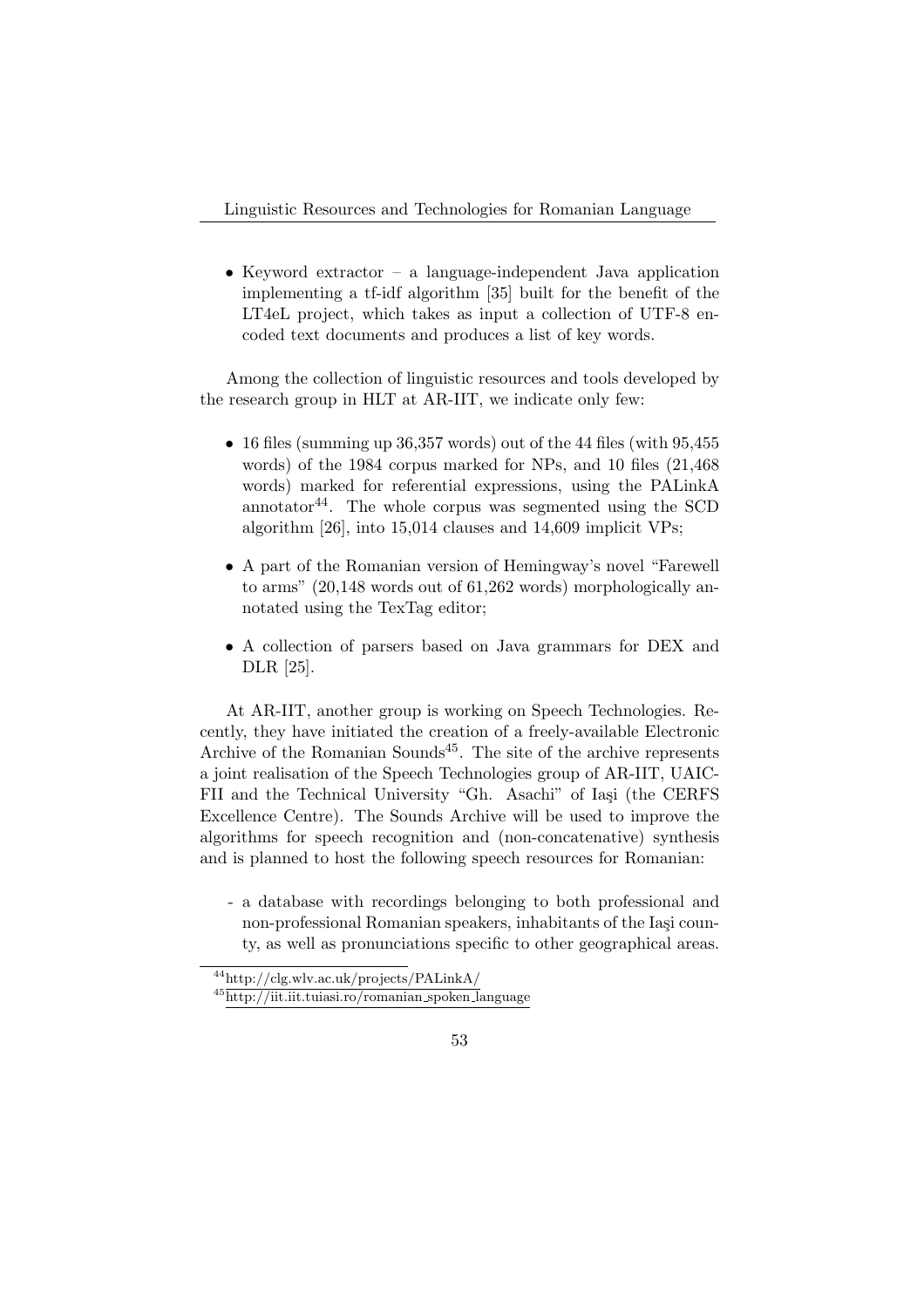Based on it, the Speech Processing Group at AR-IIT will organise statistical studies on the Romanian sound system and, more generally, on various aspects of the spoken Romanian language;

- a Romanian speech database with records taken from persons manifesting different speech pathologies;
- a collection of syllable and word recordings to be used by concatenative synthesizers and speech recognition systems;
- an electronic dictionary with Romanian pronunciations will be correlated with the Atlases of the Romanian language [1], developed as a joint work at AR-IIT and the Institute of Romanian Philology "A. Philippide",  $I_{\text{adj}}^{46}$ . A performing editor for dialectal texts,  $Edit TD$ , has been created at AR-IIT and has been used for editing the Linguistic Atlas.

In the Republic of Moldova, the main centre of research in language technology is the NLP group at the Institute of Mathematics and Informatics of the Moldavian Academy of Science (ASM-IMI). This group has significant contributions to the development of resources and tools for processing Romanian language. Among them, the software package "Tools for linguistic applications" [3, 4] has been used in the implementation of the Romanian Spelling Checker RomSP [11]. This package, at the moment of its distribution, was one of the first major processing tools dedicated to the Romanian language, among those developed in the Republic of Moldova and Romania. The resources developed at ASM-IMI include:

- a database with linguistic information for Romanian at the word level. The database accepts queries formulated in SQL;
- an extensive collection of Romanian word forms (approximately 1,000,000);

<sup>&</sup>lt;sup>46</sup>The volumes of the Atlas are published in the NALR/ALRR series – The New Romanian Linguistic Atlas / The Atlases of Romanian on Regions.

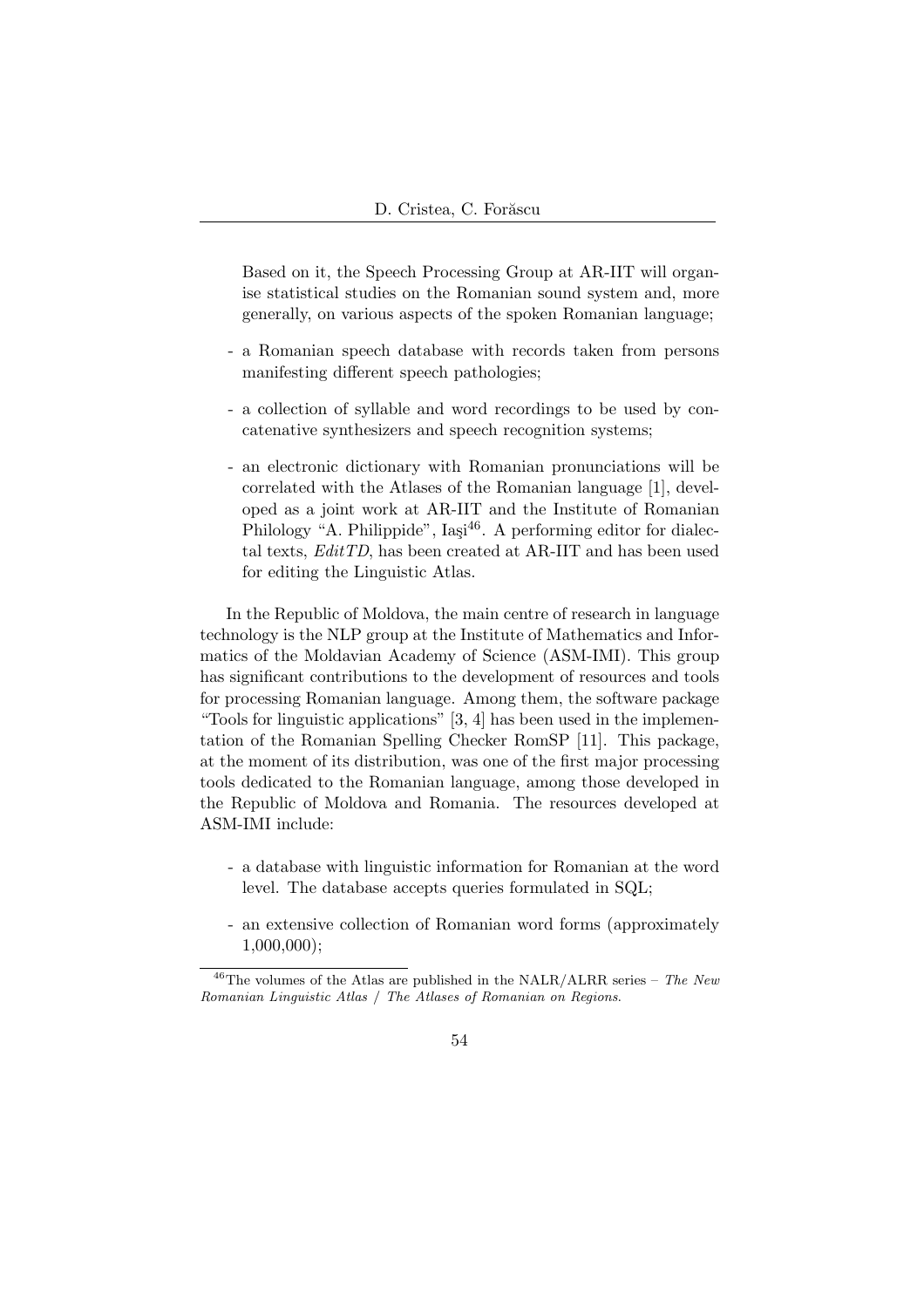- a Romanian lexicon (70,000 lemma entries), with morphological, syntactic and syllable splitting information [10];
- a dictionary of synonyms;
- translation dictionaries for Romanian, Russian and English;
- a Romanian grammar, containing 866 grammatical rules and a set of 320 affixes, which have been used for the development of a morphological vocabulary of cca. 30,000 words.

All resources developed at ASM-IMI are paired with specialized tools for browsing and maintenance (editing, modifying and updating). Another set of tools at ASM-IMI are dedicated to the assisted learning of the Romanian morphology and syllable splitting.

Other research and acquisition of language thesauri are being performed at the Department of Informatics and Foreign Languages, belonging to the Faculty of Informatics and Microelectronics of the Technical University of Moldova, Chișinău. One of the most recent efforts towards the development of linguistic resources in this department is oriented towards the creation of a corpus of 885 decisions of the Justice Court (789,520 words). The texts were scanned, segmented, morphologically annotated, chunked (for NPs and VPs, using regular expressions), and the named entities were marked. A manual correction of the texts will be followed by a semantic annotation, by aligning it with a juridical ontology, specially developed in the same group, which includes 44 concepts with 140 slots and is coded in the RDFS format.

At the Academy of Economical Sciences in Chisinău, in a collaboration with UAIC-FII, pronunciation (wav file), images and video files, illustrating part of the word senses in a Romanian dictionary, have been added, resulting in a Multimedia Dictionary of Romanian [8]. The resulted Microsoft Access database is structured on 7 fields: word, word with accent, definition (text fields), as well as audio word, audio definition, image and video (OLE fields).

At the University of North Texas, USA (UNT), the following resources dedicated to Romanian language have been developed and are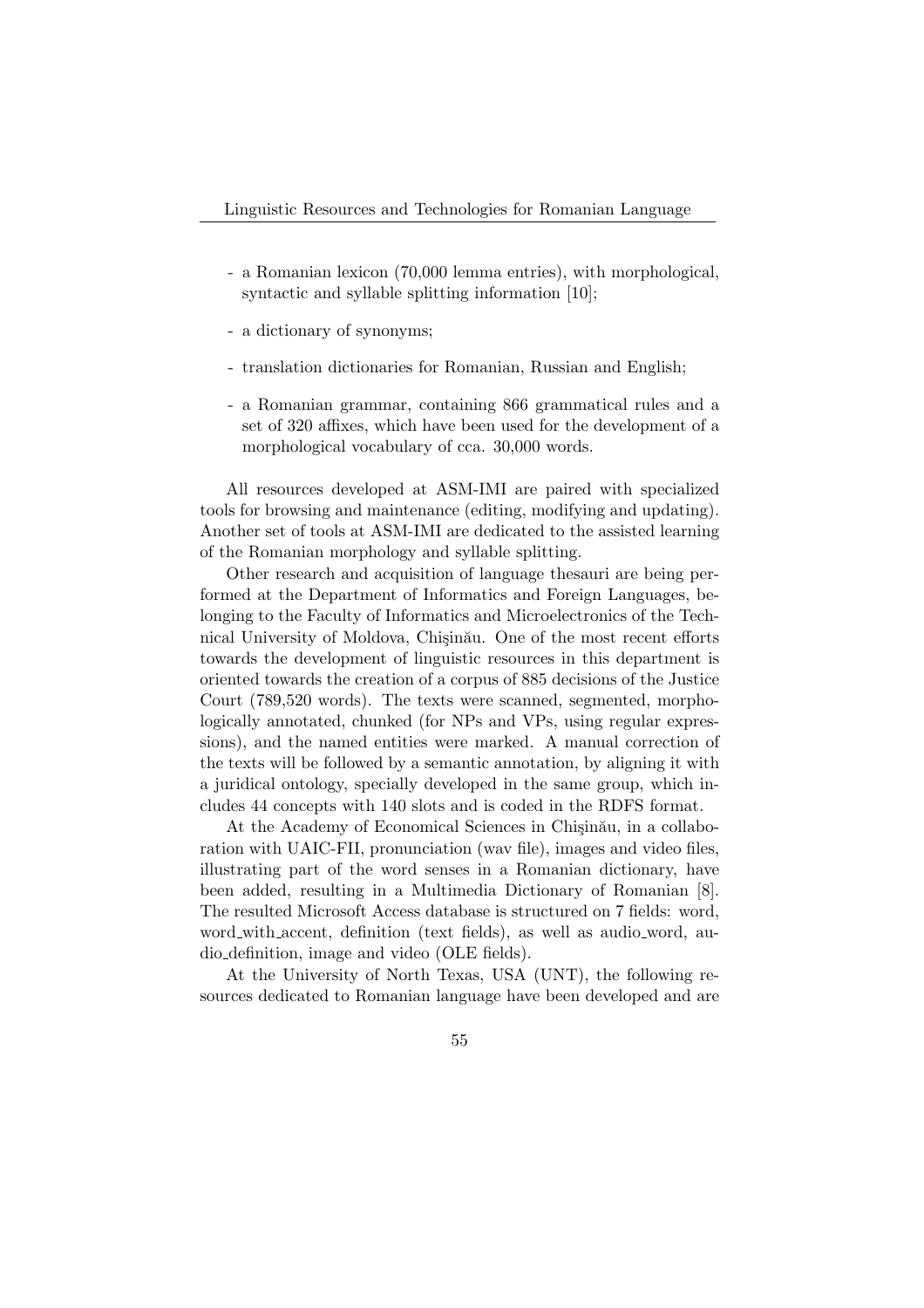available on the ConsILR portal and the UNT web-site $47$ :

- ROCO a Romanian news corpus with 400 million words, tokenized and POS-tagged (at AR-ICIA); for the Senseval evaluation the corpus was also sense-tagged;
- Sense-tagged resources used as Romanian resources in the Senseval 2003 and ACL 2005 competitions, and accessible also as web-collections by means of the *Word Games* interface, developed together by UNT (Rada Mihalcea), USC Information Sciences Institute (Tim Chkloski), University of Ottawa (Vivi Năstase) and AR-ICIA (the group coordinated by Dan Tufiş);
- the Romanian-English parallel news corpus (850,000 words), containing a collection of the dailies Evenimentul Zilei and Monitorul, and aligned at word level;
- Romanian-English dictionary with 38,000 entries.

Another American group working on Romanian is located at the Department of Computer Science, University of Southern California (USC-DCS). Marcu and Munteanu [37] have presented and demoed, during an invited talk in Eurolan-2005<sup>48</sup>, the first Romanian-English statistical translation system. Starting from 15k docs, containing 10M English words, and 170K docs, containing 85M Romanian words, mainly collected by students at UAIC-FII during a term project, they have filtered an accurate collection, contained 6.5M words in parallel texts, aligned at sentence level. This parallel corpus was used in the statistical machine translation system to learn probabilistic word/phrase-based translation rules and to produce from them translations from Romanian into English of a fairly good quality (Bleu score ranging from 20.9 for heterogeneous genre and 49 for the European legislation).

<sup>47</sup>http://www.cs.unt.edu/∼rada/downloads.html#romanian.

 $48\overline{\text{Eurolan}}$  2005 – the  $7^{th}$  Biennial International Summer School on The Multilingual Web: Resources, Technologies, and Prospects, http://www.cs.ubbcluj.ro/eurolan2005/

<sup>56</sup>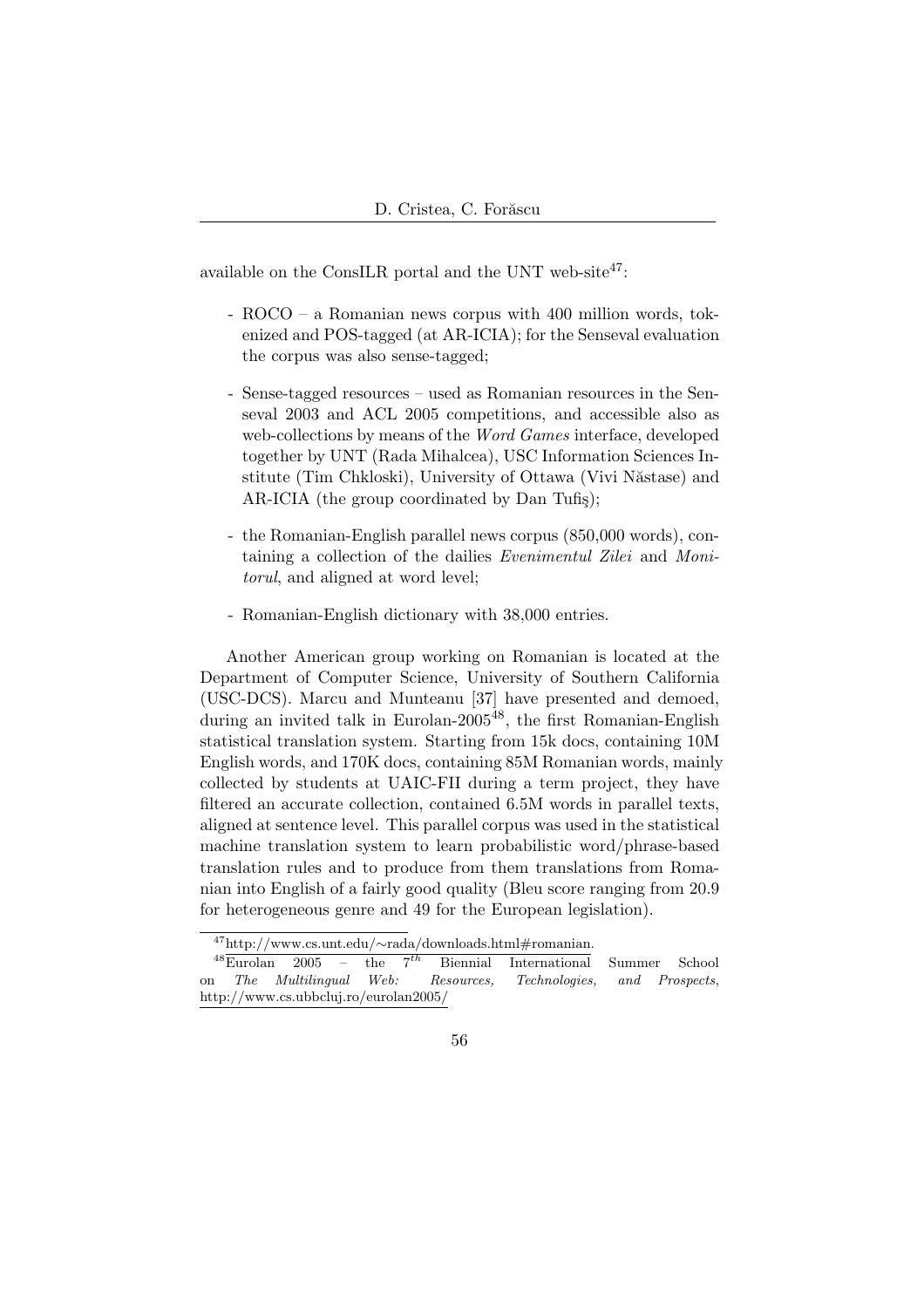Linguistic Resources and Technologies for Romanian Language

The NLP group at the University of Hamburg (Germany) has recently developed G.E.R.L. – a German-English-Romanian lexicon<sup>49</sup>, using the Parole/Simple model. Intended mainly for didactic usage, the corpus contains many technical terms and incorporates morphological, syntactic and semantic (synonymy, verbal thematic roles, collocations) annotations.

## 4 RoLTech – a project dedicated to the Romanian Language

RoLTech – Platform For Romanian Language Technology: Resources, Tools And Interfaces – is a project co-financed by INTAS and ASM, which will proceed for 24 months, between May 2006 and April 2008. Participants in the project are UAIC-FII – as coordinator, the NLP Laboratory of the University of Sheffield and ASM-IMI. The project aims to acquire electronic resources for Romanian language, to develop corresponding tools for their maintenance and use, and to create applications based on these resources.

The project has the following general objectives:

- 1. to gather and integrate on a dedicated portal the existent resources in electronic form for Romanian language (including dictionaries, thesauri, corpora – raw and annotated, as well as linguistic data) and to develop new ones;
- 2. to build a platform that will group tools dedicated to process Romanian language at morphological, syntactic and lexico-semantic levels, and that will support integration of these tools into complex applications;
- 3. to build interfaces able to offer to the citizen (including the native non-Romanian speaker) access to the resources in a friendly and interactive way (including access through the Web).

<sup>49</sup>http://nats-www.informatik.uni-hamburg.de/view/Main/GerLexicon

<sup>57</sup>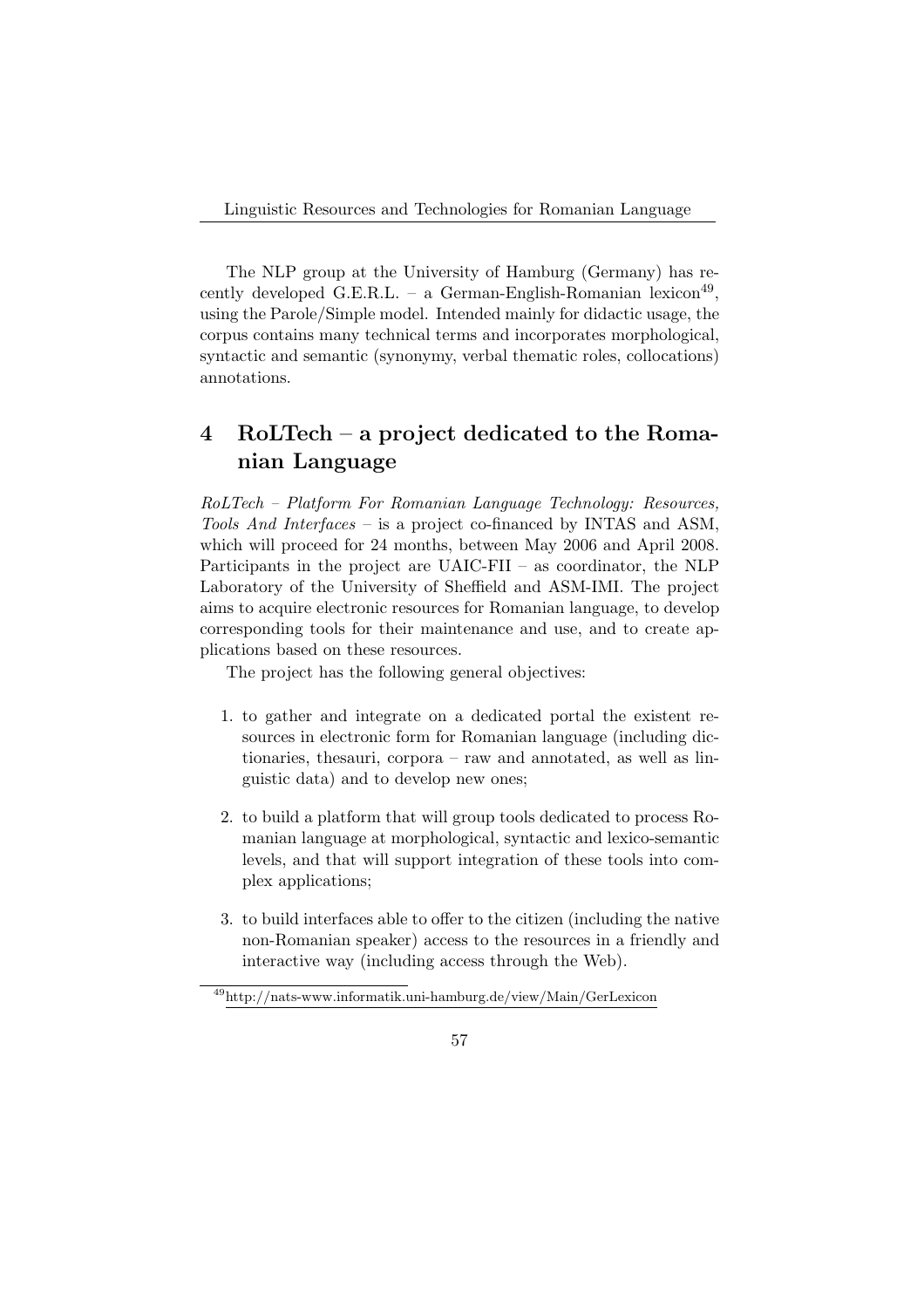The intended Web-portal will store and give access to:

- reusable linguistic resources for language technology (including dictionaries, thesauri, corpora – annotated and raw, as well as symbolic and statistical linguistic data),
- language technology tools for Romanian (both open source and authored code),
- documentation related to Romanian language (documents, references to external resources or tools, to significant projects and scientific events dedicated to the domain of HLT, titles of books, collections of papers on Romanian language, significant scientific events, etc.).

A prototype version of the portal will be set-up at the beginning of the project and will be enhanced till the end of the project and, hopefully, maintained permanently after.

All the resources created during the project lifetime will be permanently integrated into the Web-portal. They should conform to formats that will make them re-usable for integration in different NLP applications dedicated to Romanian language. This is the reason why they are called in the project Romanian Reusable Resources for Language Technology (3RLT). Three types of applications will be developed in the project:

- the first type will target the non-native speakers of Romanian. An example is an adaptable e-learning system for Romanian morphology to be used by students, with interfaces and teaching materials in Romanian, English and Russian, with multimedia elements and with possibilities to extend to other languages. The main beneficiary of these applications will be the minority citizens of Moldova, mainly the Russian speaking population;
- the second type of applications will focus to ordinary Romanian speakers. Among them, one application will aim to enhance the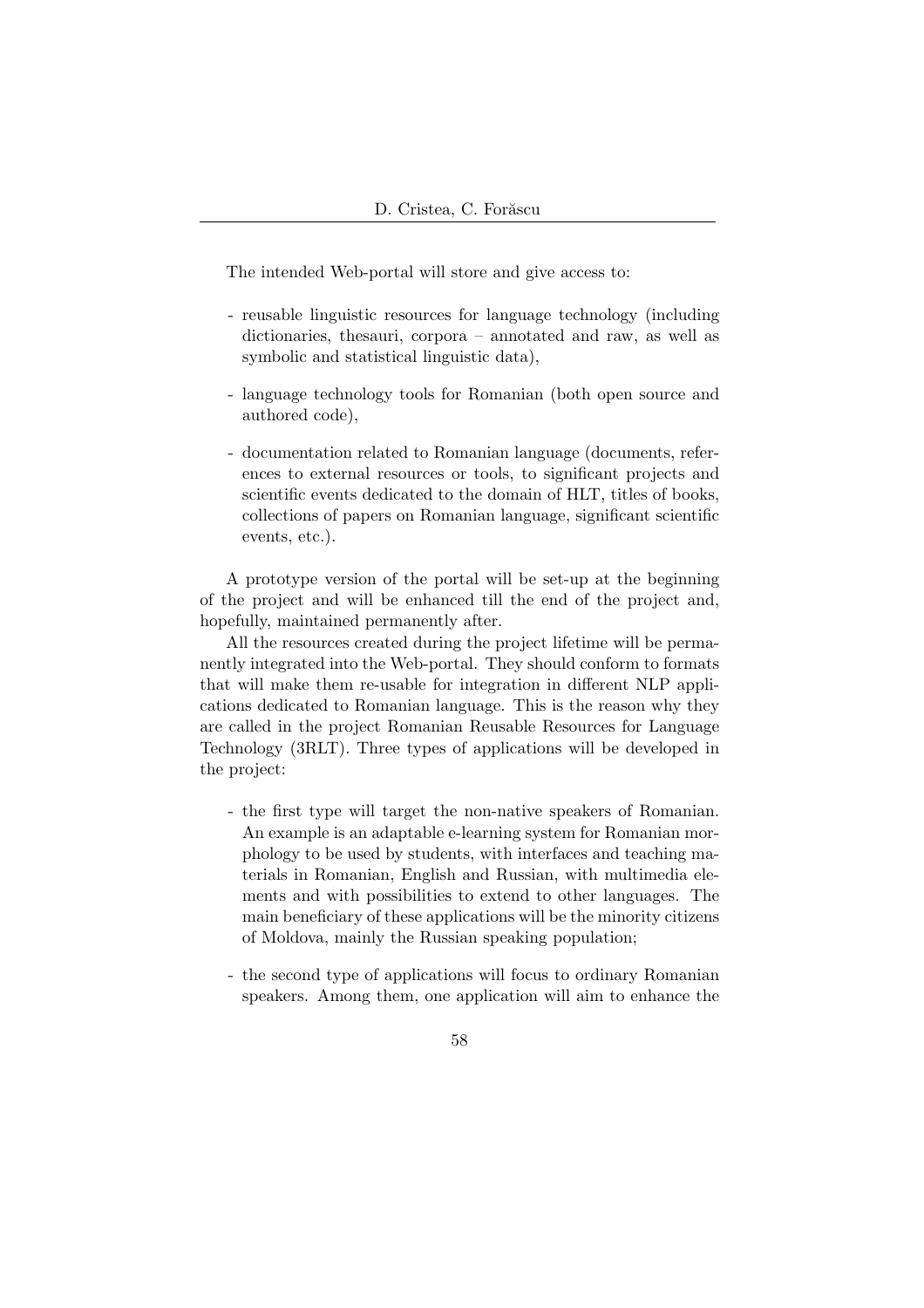search output on collections of Romanian documents as intermediated by existing search engines, by exploiting the morphological variations of words and synonyms. Another one will offer an interactive Romanian spell-checking service over the Web;

- finally, a third category of applications will be dedicated to the expert users of Romanian language. One example is a support system for dictionary development, including advanced lexicographic operations as, for instance, abilities to use the context for detection of word occurrences in corpora, to support complex browsing among dictionaries of different types and multimedia presentations of linguistic material on Romanian. The package is addressed to experts working on the language technology, but which, until very recently, have used only classical pencil and paper methods to acquire linguistic data, sort and organise them onto dictionaries and other printed lexicographic sources.

A clear Project Management and Dissemination plan will foster the communication strategies among the members of the RoLTech consortium and will increase the transfer of knowledge and the distribution of the project results.

The portal will enable Web access to resources related to the Romanian language and their use in computer linguistics and human language applications, together with dictionaries or pointers to dictionaries, tools for language processing, interactive learning environments for Romanian, links to conferences, books, significant papers and other materials on Romanian computational linguistics and Romanian language technology, accessible through the Internet. The web portal will have a bilingual interface, in English and Romanian.

We are confident that the portal will contribute:

- to enhance the undergraduate, master and doctoral level research as well as the education at these levels in Computational Linguistics and Human Language Technology, in both Romania and Moldova, as is now taught in different universities, including the "Al.I.Cuza" University of Iasi, the "Babes-Bolyai" University of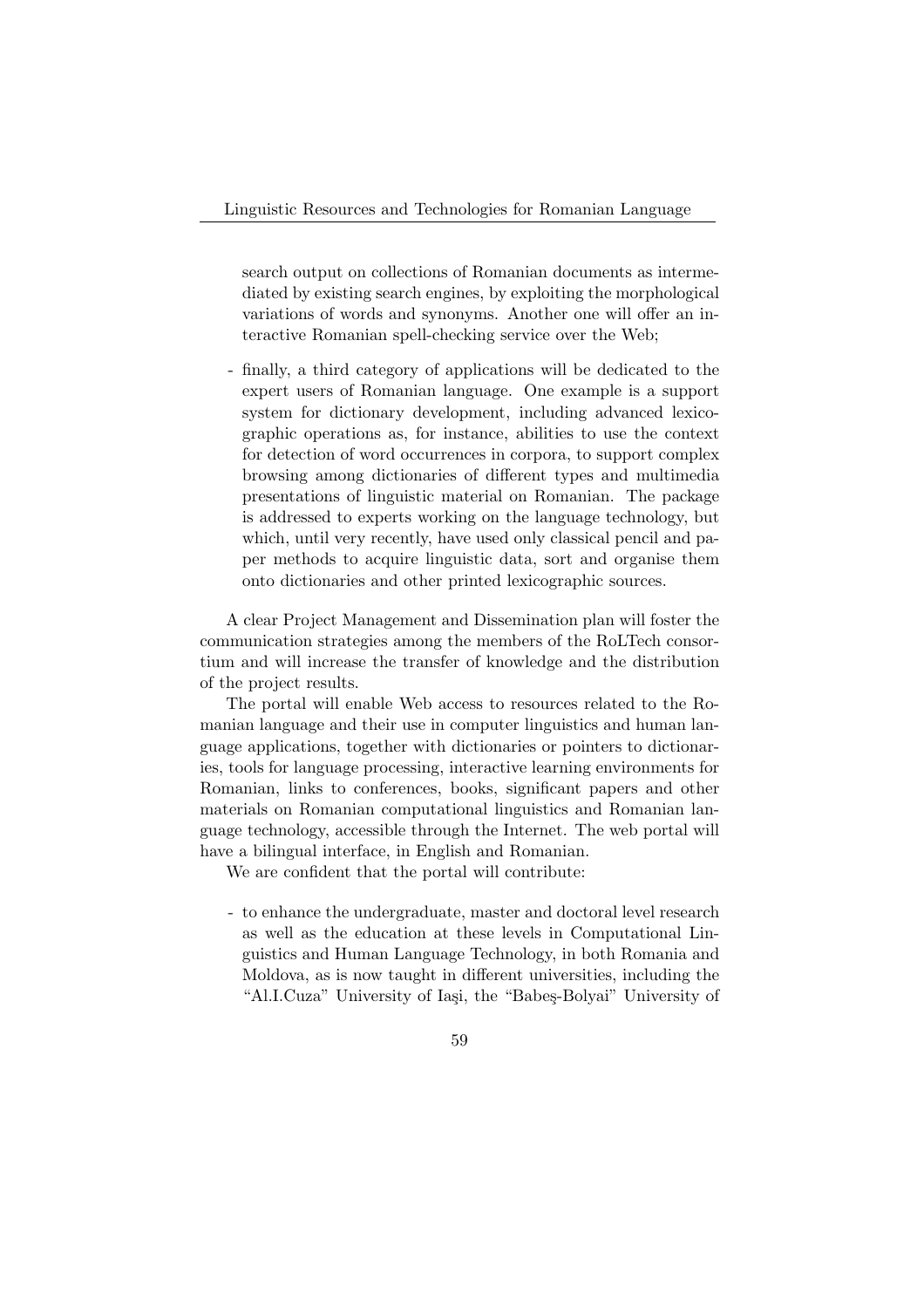Cluj-Napoca, the University of Bucharest, the Technical University of Chisinău, and others;

- to bring closer the collaboration between linguists and computer scientists that are working and are doing researches on the Romanian language, particularly by emphasising how computational methods can speed up the acquisition of linguistic data and enhance their quality, and by raising the awareness that modern linguistics is bound to using computational methods;
- to disseminate the research on Romanian CL and HLT beyond the geographical area where the language is mainly spoken, this way stimulating world wide collaboration on Romanian language;
- finally, it could become a site used by people wanting to learn Romanian or to enhance their knowledge on the language.

The learning system for Romanian language is intended for use by non-Romanian native students. It will have, for this purpose, a trilingual (English, Romanian, and Russian) interface, and will include teaching materials in all these languages. The environment will be able to adapt to the student's individual needs and perspectives, first, by enabling her/him to choose from among several options for teaching materials. Once the student is acquainted with the teaching material, the system then offers a choice of several activities (tasks, exercises, tests, and games) and lexical material. The student selects a topic, learning and testing activity, and the lexicon to be used that best suits her/his interests and learning style. As the student goes through the material, she/he can also scan the log of previous work and summary reports. Thus the functionally is that of an autonomous learning system, providing a mechanism for self-learning and self-assessment.

One of the particular features of Romanian is the richness of its inflexions. Romanian, belonging to the group of Romance languages, not only resembles its distinguished Romance sisters in the prodigious morphology of verbs, but inherits also from Latin the declinations of nouns and adjectives (feature lost by the other members of this family, but existing, for instance, in the Slav languages, from which is has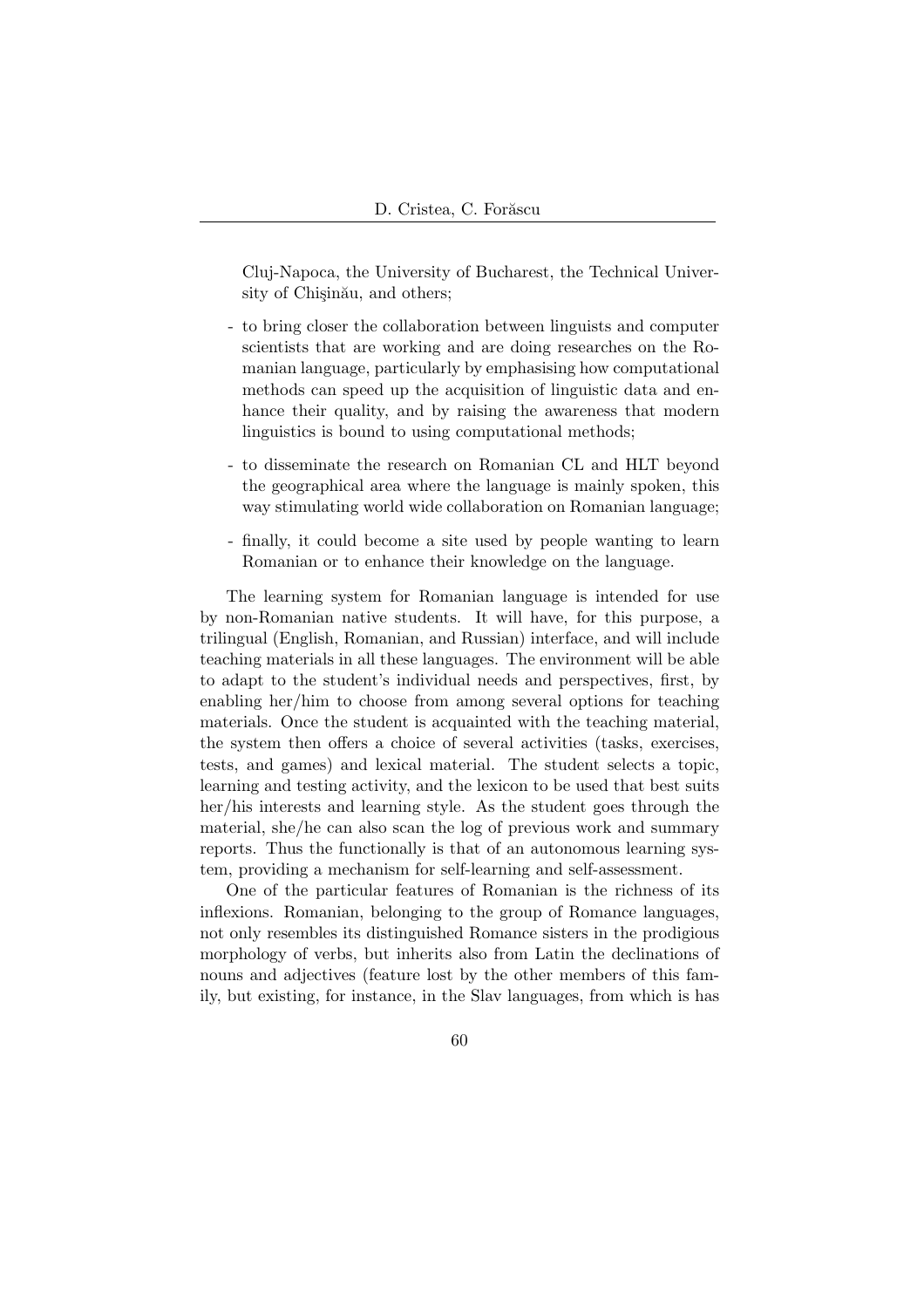Linguistic Resources and Technologies for Romanian Language

got also many influences). This is why it is very important for the user searching Romanian documents to have access to search engines which incorporate the ability of finding information based on morphological derivatives of the word. This feature can be manifested either at the level of the input, by allowing inflected word forms as search criteria, or at the level of the searched documents, by offering the retrieval of documents including variations of the word presented in the input. Optionally, synonyms of the input word could be used in search. The project includes also the creation of morphological interfaces for Web search engines and an adaptation of a Web-service for Romanian spelling checking.

The dictionary development support system is intended to help the interactive creation of dictionaries and lexicons, using the 3RLT. Mainly, it will be addressed to lexicographers supposed to be involved soon in the elaboration of DLRI, starting from the printed editions of DLR (as explained in section 3). Its development will be based on the existing version of DLRex [30], which is presently capable of editing and browsing functions adapted to lexicographic activities. It is supposed that at the end of the project, the activity for the elaboration of DLRI will already be initiated, based on a research plan [27] expected to be elaborated by the Romanian Academy in collaboration with UAIC-FII. But this interactive specialized working environment could equally be promoted among the Moldavian lexicographers working on Romanian.

The multimedia elements needed for a language learning system can include sounds (pronunciation of words), pictures (illustrations), and video clips (animated illustrations). Such elements, adequate for 3RLT, usually require some additional programming. They have a relatively big volume and necessitate binary representation. They can be kept in the same database as the linguistic information itself (socalled BLOBs), or the database can contain only pointers to them (URLs).

The proposed project goes in-line with these researches and elaborations and moves ahead the development of lexical resources on Romanian as well as the elaboration of tools to be integrated into applications or for direct consumption by the end-user. The absolute novelty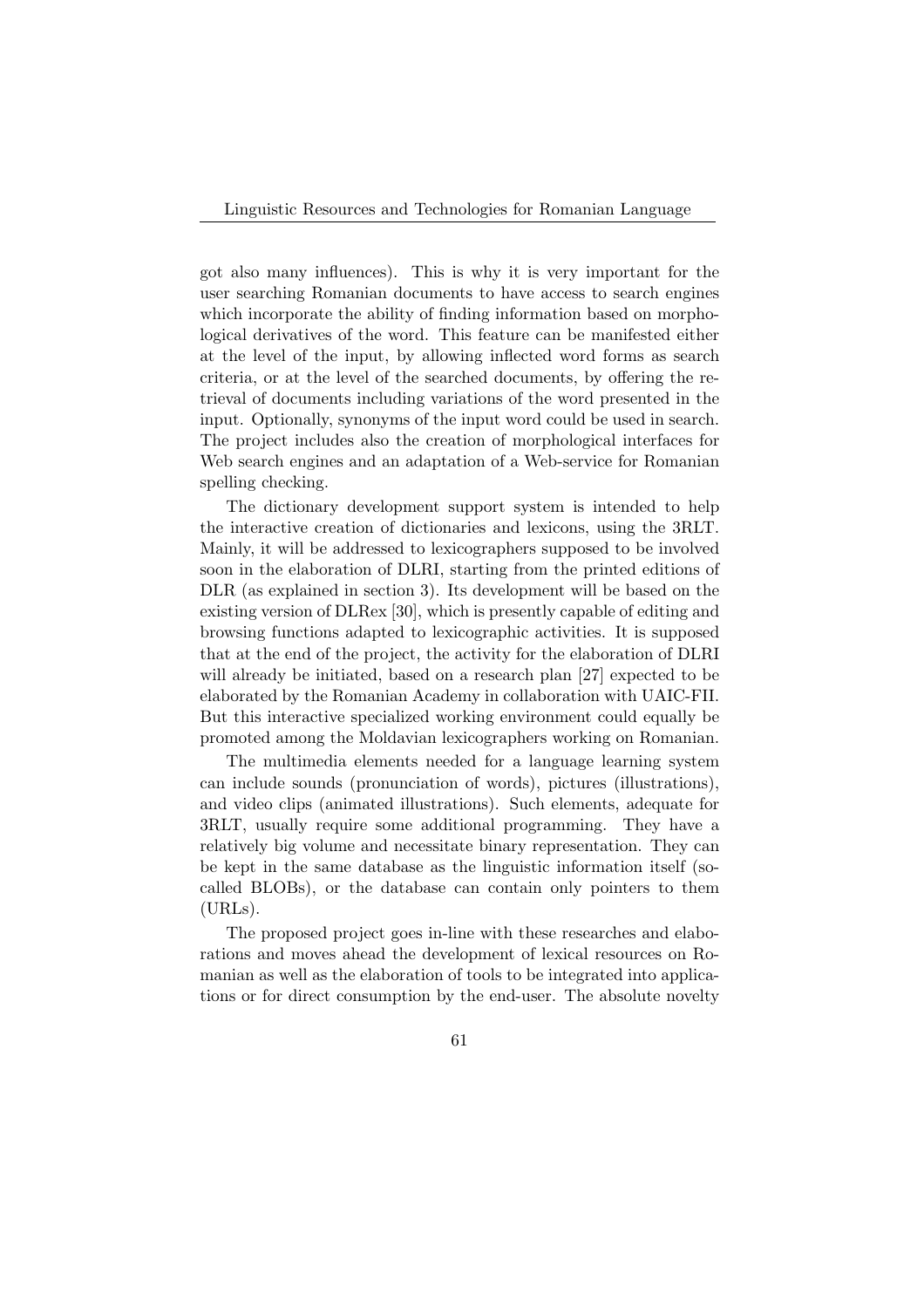of the proposed project is its large-scale integration of resources and tools for Romanian language, with immediate applications intended to the society and the citizen. For the first time, in Romania and in Moldova, neighbouring countries which had, during the history, long periods of common co-habitation, modern technologies of language processing will be used for the benefit of the society – by preparing the technological integration of Romania into the EU, and the citizen – by helping Moldavian minorities to acquire the official language (same as in Romania).

### 5 Conclusions

Most of the knowledge currently generated in the Information Society is encoded in natural language, more specifically in the form of electronic written texts or speech data. Computational systems able to process and support this huge amount of knowledge have to use large scale and reliable language resources and tools. Creating, maintaining and disseminating the language resources and tools are challenging processes, with impact in many fields of the human activity and civilisation, such as science, culture, economy, and politics. When such resources and tools exist for a given language, they contribute strongly to the promotion of the national identity and the intercultural integration. When, on the contrary, they lack, the visibility of that language on electronic media is very poor, situation which could trigger extremely harmful effects against the people who speak that language and on the language itself. The modern times showed very clearly already that languages aggressively promoted on electronic media, as is the case of English, for instance, could influence important segments of an official language of a country, as is for instance the business jargon or the computers and communication jargon. In the past, when a language or dialect disappeared, the cause had to be looked for on specific social or political conditions (movement of population towards economically more developed zones, wars, etc.). Recently, to the traditional dangers, a new one seems to have appeared: the poor presence of the language on electronic media. One reason for this is the extreme attractiveness of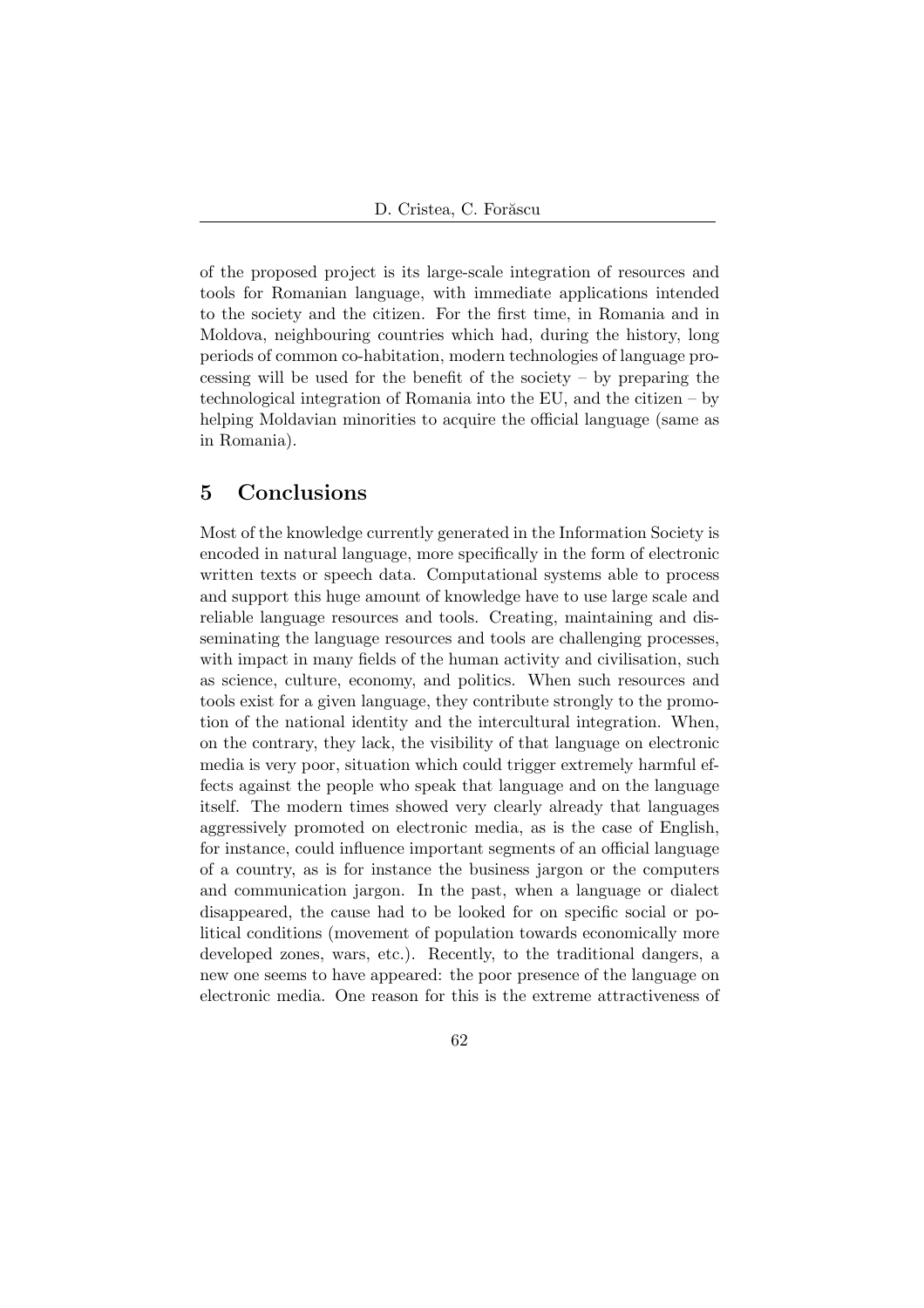Linguistic Resources and Technologies for Romanian Language

the Internet and other electronic communication media to the youngsters, therefore that segment of the population which will configure the shape of the language as will be it spoken by the next generation. It is difficult to foresee in detail the impact that a poor representation on the Internet could have on a language, but an alarm signal should be triggered already.

Languages are entities alive. They are transformed in the same rhythm in which the people that speak them are transformed by age and the renewal of generations. Sometimes, they are fragile and apparently minor changes influence them a lot, usually irreversible. If inappropriately cultivated, languages may even die<sup>50</sup>. With the Web technologies developing vividly, but especially with the Semantic Web, which is expected to open incredible computer-mediated content-based intelligent search and retrieval possibilities and which can be already perceived growing around the corner, languages are more and more dependent of their representation on the Web. It becomes a truism that the existence of language technologies for a language becomes nowadays a must in order for that language to "survive" in the Information Society.

The goal of this paper was to show the level of the research attained in the domain of Romanian LT, in order to foster its further development. It has begun by giving a short overview of the stateof-the-art of the language technologies in general, then it continued by presenting the main achievements on both resources and processing tools dedicated to Romanian, and finally it described a project that has just started. RoLTech, by its interdisciplinary nature (combining computer science and linguistics) and its international involvement (grouping researchers, native speakers of Romanian, belonging to Romania, Moldova, but also outside this area) is thought to make a significant step forward in the direction of the coordination of research actions addressing the computational aspects of the Romanian language from the modern perspective opened by the Information Society. Such a process,

 $\frac{50}{60}$  For information on endangered languages in Europe, for instance, see the UNESCO Red Book at http://www.helsinki.fi/%7Etasalmin/europe\_report.html#Romansch

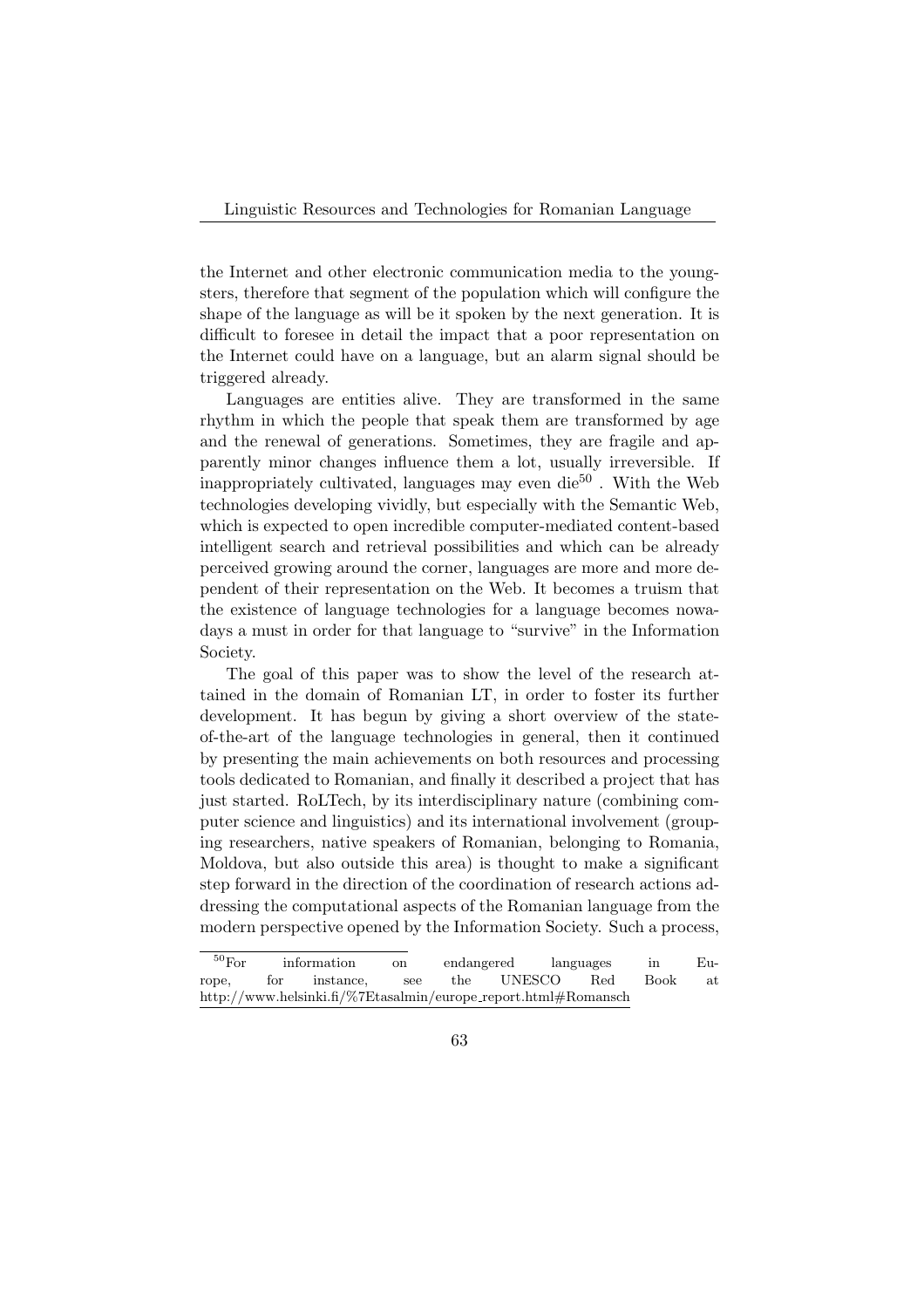although having been initiated by several sporadic meetings that took place in the last three years in Romania as well as in Moldova, did not reached yet the maturity from which common actions could have arisen. The creation of a Web-portal intended to host language resources and processing tools, based on which applications will be developed, will help to achieve a much wanted common view on the future activities, to raise the quality of the research at European standards, and finally to offer the results to the citizens, as the final beneficiary.

### 6 Acknowledgements

In this paper we have used information presented on different occasions (as the EUROLAN-2005 Summer School and the November 2005 ConsILR meeting, organised by UAIC-FII), published or directly offered gently, on our request, by different people or groups. We are grateful to all of the following:

- our graduates, master students in Computational Linguistics and Ph.D. students at UAIC-FII Iași, past and present members of the Natural Language Processing Group. Special thanks are addressed to Bogdan Aldea, Cătălina Barbu, Roxana Bejan, Cosmin Bejan, Cristina Butnariu, Costel Coșman, Ovidiu Crăciun, Iustin Dornescu, Daniela Dudău, Gianina Dumitriu , Laur Ghetu, Vlad Horbovanu, Oana Hamza, Alex Hritçu, Marinela Hritçu, Maria Husarciuc, Ana Masalagiu, Livia Miron, Alex Moruz, Ciprian Niță, Oana Postolache, Ionuț Pistol, Georgiana Pușcașu, Marius Răschip, Ioana Sandu, Violeta Seretan, Valentin Tablan, Iulian Tănăsescu, Amalia Todirașcu, Diana Trandabăt, Daniel Torin, Cristian Ursu, and many others. . .
- the Natural Language Processing group of the AR-ICIA Bucharest, headed by prof. dr. Dan Tufiş, Correspondent Member of the Romanian Academy;
- the Speech Processing group of the AR-IIT Iași, headed by prof. dr. Horia Nicolai Teodorescu, Correspondent Member of the Romanian Academy;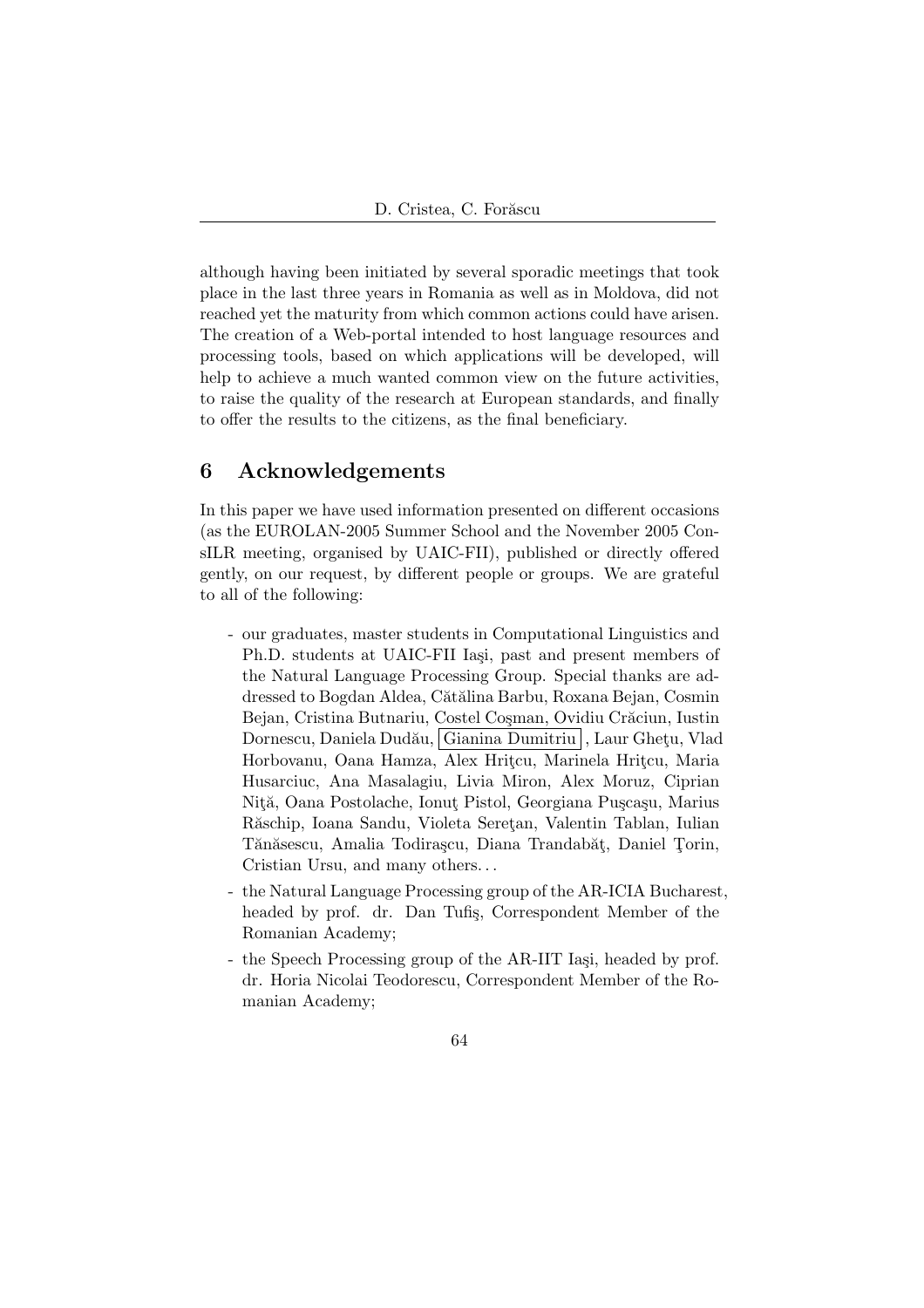- the Natural Language Processing team at AR-IIT Iași, headed by Nicolae Curteanu;
- the Natural Language Processing Group at ASM-IMI Chişinău, headed by dr. Svetlana Cojocaru and dr. Constantin Ciubotaru;
- dr. Cristina Florescu, dr. Gabriela Haja, and the DLRI/DLRex project teams from the "Al. Philippide" Institute of Romanian  $Philology<sup>51</sup>$ , Romanian Academy, Iaşi;
- Natalia Burciu and Natalia Elita from the Department of Informatics and Foreign Languages<sup>52</sup>, belonging to the Faculty of Informatics and Microelectronics of the Technical University of Moldova, Chişinău;
- the NLP group at the University of North Texas, directed by dr. Rada Mihalcea;
- Valentin Tablan and Cristi Ursu, from the University of Sheffield, members of the GATE team;
- Dr. Daniel Marcu and Dragos Stefan Munteanu at the University of Southern California, authors of the Romanian-English statistical translation system;
- Constantin Orăsan, from the Research Group in Computational Linguistics, University of Wolverhampton<sup>53</sup>, England, author of PALinKA;
- the Natural Language Systems Division<sup>54</sup>, Department of Informatics, University of Hamburg, working on German-Romanian resources, coordinated by dr. Cristina Vertan.

The section 4 of this paper describes the INTAS project RoLTech no: 05-104-7633.

<sup>51</sup>http://www.iit.tuiasi.ro/philippide/index.html

 $52$ http://www.utm.md/en/3-1-3-1.html

 $53$ http://www.clg.wlv.ac.uk/

<sup>54</sup>http://nats-www.informatik.uni-hamburg.de/Main/WebHome

<sup>65</sup>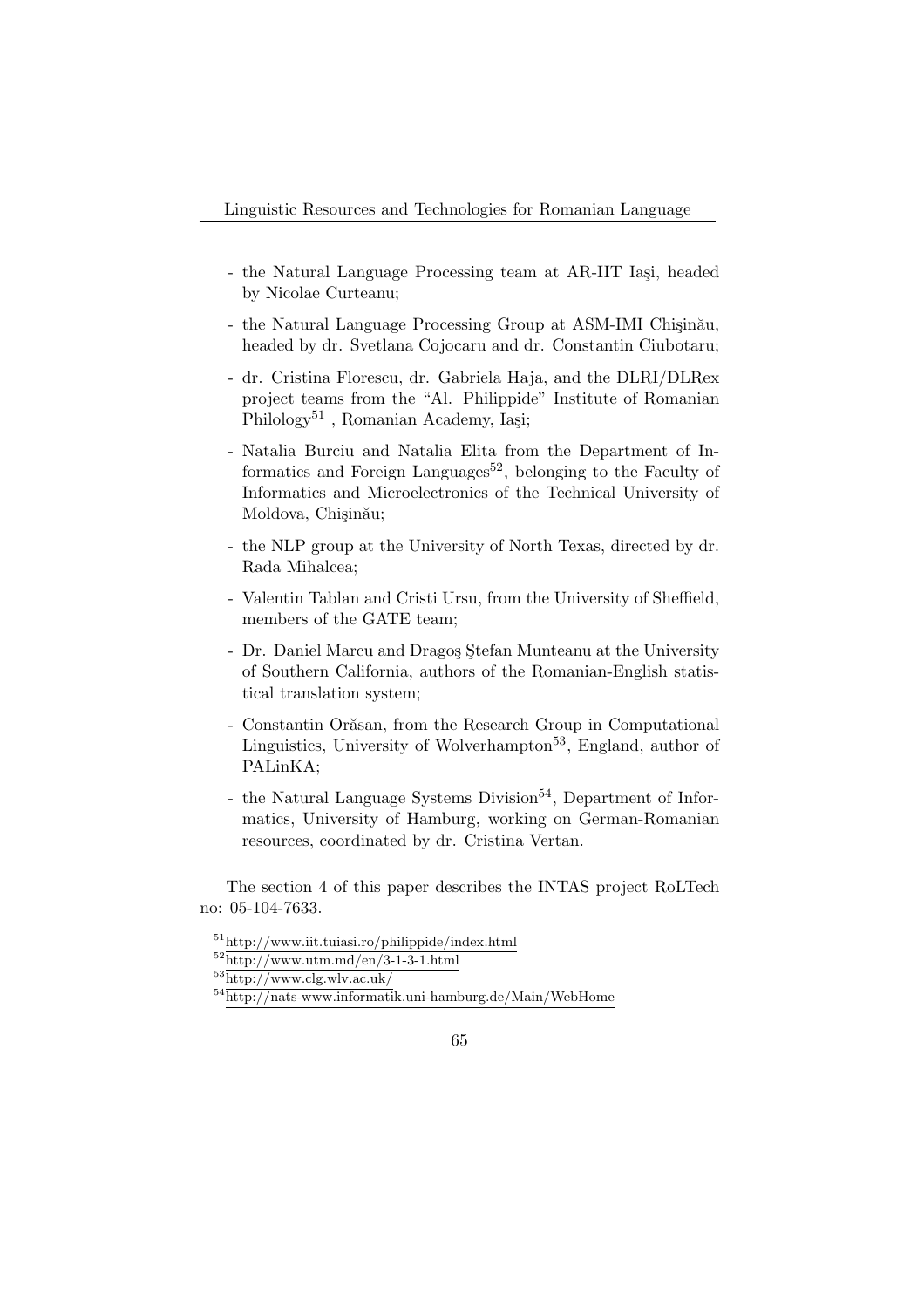### References

- [1] V. Apopei, F. Rotaru, S. Bejinariu, F. Olariu. 2003. Electronic Linguistic Atlases. In Proceedings of the International Conference on Information and Knowledge Engineering. IKE'03, June 23-26, 2003, Las Vegas, Nevada, USA, Volume 2, pp. 628–633, CSREA Press 2003, ISBN 1-932415-08-4.
- [2] S. Bird, E. Klein, and E. Loper. 2005. Chunk Parsing. Available at http://nltk.sourceforge.net/lite/doc/en/chunk.html.
- [3] E. Boian, S. Cojocaru, L. Malahova. 2000. Instruments pour applications linguistiques. La terminologie en Roumanie et en République de Moldova, Hors série, No. 4.
- [4] E. Boian, C. Ciubotaru, S. Cojocaru, A. Colesnicov, V. Demidova, L. Malahova. 2003. Lexical resources for Romanian – a project overview. In: Symposium on Intelligent Systems and Applications, September 19–20, Iași, Romania. Eds.: H.N.Teodorescu, G.Gaindric, E.Sofron. Publisher: Tehnici si Tehnologii, Iași.
- [5] T. Brants. 1999. Cascaded Markov Models. In Proceedings of EACL 1999.
- [6] E. Brill. 1995. Transformation-based error-driven learning and natural language processing: A case study in part of speech tagging. Computational Linguistics, 1995.
- [7] A. Ceauşu, D. Stefănescu, D. Tufiş. 2006. Acquis Communautaire sentence alignment using Support Vector Machines. (to appear) in Proceedings of LREC 2006, Genoa, Italy.
- [8] A. Chiorescu. 2005. The Explanatory Graphical Multimedia Dictionary. D.E.I. Multimedia (in Romanian: *Dictionarul Explicativ* Ilustrat Multimedia. D.E.I. Multimedia). MSc. thesis, Faculty of Computer Science, "Al. I. Cuza" University of Iași.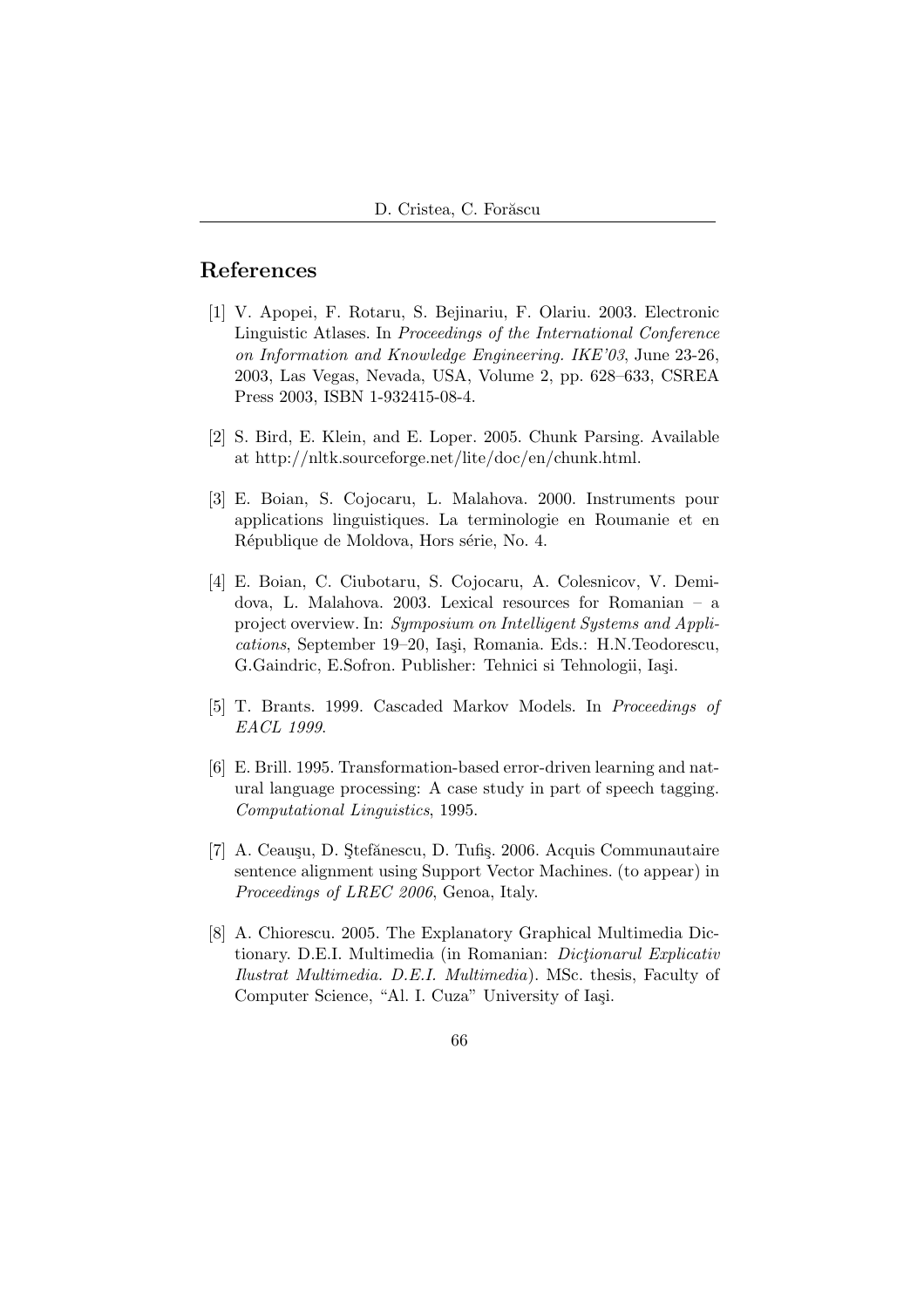- [9] V. Ciubotariu. 2002. An XML annotation environment. Diploma thesis. Faculty of Computer Science, "Al.I.Cuza" University of Iasi.
- [10] S. Cojocaru. 1997. Romanian Lexicon: Tools, Implementation, Usage. In: Dan Tufis & Poul Andersen (eds.). Recent Advances in Romanian Language Technology. Romanian Academy Publishing House, pp. 107–114.
- [11] A. Colesnicov. 1995. The Romanian spelling checker ROMSP: the project overview. Computer Science Journal of Moldova, v. 3, Nr.  $1(7)$ , pp.  $40-54$ .
- [12] C. Cosman. 2002. The paradigmatic morphology of Romanian. Development and updating tool. (in Romanian: Morfologia paradigmatică a limbii române. Mediu de dezvoltare / actualizare). Dissertation thesis, Faculty of Computer Science, "Al. I. Cuza" University of Iasi.
- [13] O. Crăciun. 1998. GLOSS: Visual Instrument for discourse annotation (in Romanian: GLOSS: Instrument vizual pentru adnotarea discursului). Diploma thesis. Faculty of Computer Science. University Al. I. Cuza of Iași, Romania.
- [14] D. Cristea, N. Ide, L. Romary. 1998. Veins Theory. An Approach to Global Cohesion and Coherence. In Proceedings of Coling/ACL '98, Montreal.
- [15] D. Cristea, O. Crăciun, C. Ursu. 1998. GLOSS-A Visual Interactive Tools for Discourse Annotation. In Proceedings of the Workshop on Annotation Tools, ESSLLI'98, Saarbruecken.
- [16] D. Cristea, D. Tufiș, 2002. "Romanian Linguistic Resources And Information Technologies Applied To The Romanian Language" (in Romanian). In Ichim O., F.T. Olariu (eds.) The Identity Of The Romanian Language In The Globalisation Perspective (in Romanian), Romanian Academy, the ,,A. Philippide" Institute for Romanian Philology, Trinitas Publishing House, Iași, pp. 211–234.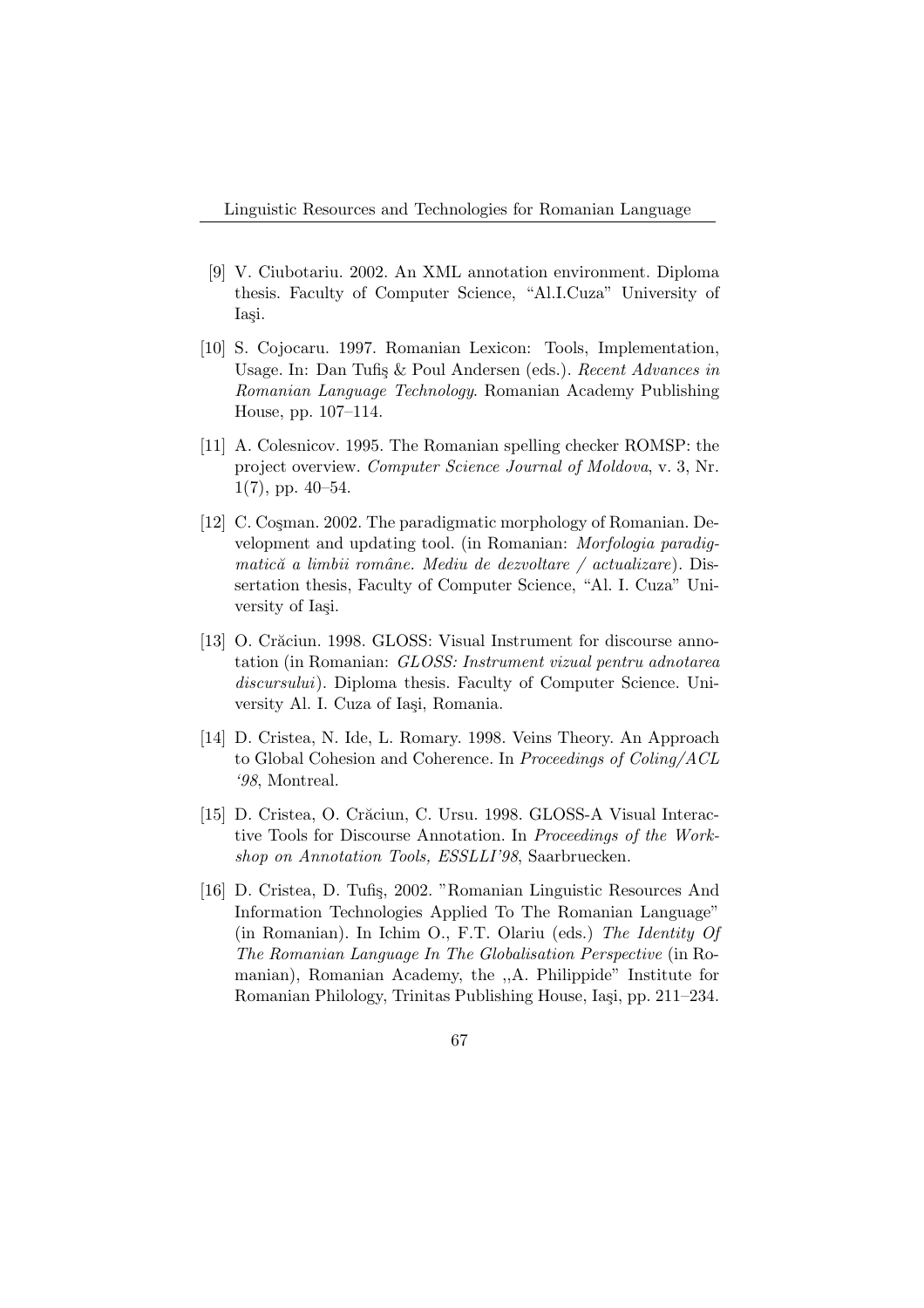- [17] D. Cristea. 2003. The relationship between discourse structure and referentiality in Veins Theory, in W. Menzel and C. Vertan (Eds.): Natural Language Processing between Linguistic Inquiry and System Engineering, "Al.I.Cuza" University Publishing House, Iași, pp. 9–22.
- [18] D. Cristea, and C. Butnariu. 2004. Hierarchical XML representation for heavily annotated corpora, in Proceedings of the LREC 2004 Workshop on XML-Based Richly Annotated Corpora, Lisbon, Portugal.
- [19] D. Cristea and O. Postolache. 2004. Designing Test-beds for General Anaphora Resolution, in Proceedings of the Discourse Anaphora and Anaphor Resolution Colloquium – DAARC, St. Miguel, Portugal.
- [20] D. Cristea, C. Mihăilă, C. Forăscu, D. Trandabăț, M. Husarciuc, G. Haja, O. Postolache. 2004. Mapping Princeton WordNet Synsets onto Romanian Wordnet Synsets. In Romanian Journal on Information Science and Technology, Dan Tufis (ed.) Special Issue on BalkaNet, Romanian Academy, 7(1-2).
- [21] D. Cristea, and O.D. Postolache. 2005. How to deal with wicked anaphora, in António Branco, Tony McEnery and Ruslan Mitkov (editors): Anaphora Processing: Linguistic, Cognitive and Computational Modelling, Benjamin Publishing Books.
- [22] D. Cristea, O. Postolache, I. Pistol. (2005): Summarisation through Discourse Structure, In Alexander Gelbukh (Ed.): Computational Linguistics and Intelligent Text Processing, 6th International Conference CICLing 2005, Mexico City, Mexico, February 2005, Proceedings, Springer LNSC, vol. 3406, ISBN 3-540-24523-5, pp. 632–644.
- [23] D. Cristea. (2005): Motivations and Implications of Veins Theory, in Bernadette Sharp (Ed.) Natural Language Understanding and Cognitive Science, Proceedings of the 2nd International Workshop on Natural Language Understanding and Cognitive Science,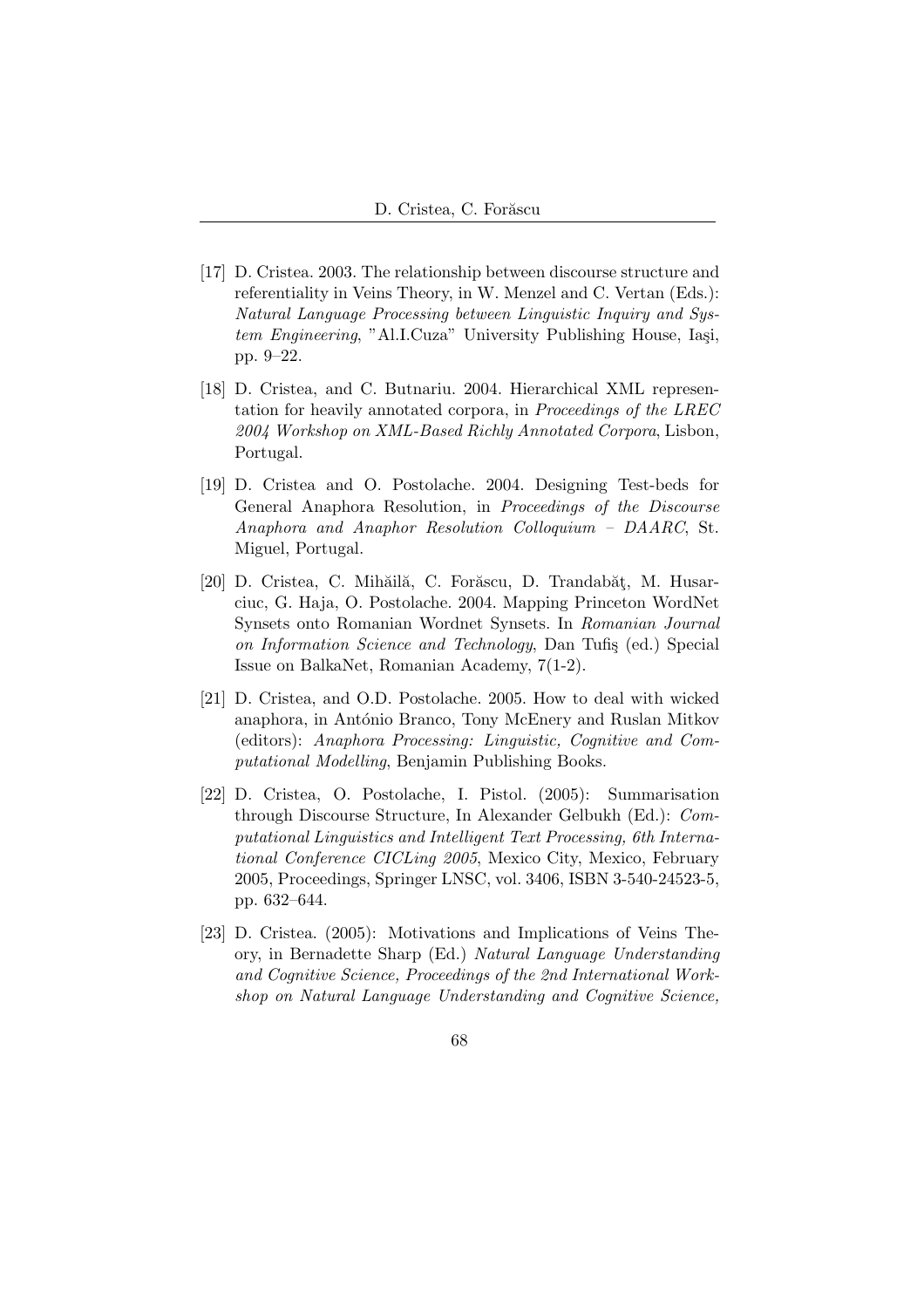NLUCS 2005, in conjunction with ICEIS 2005, Miami, U.S.A., May 2005, INSTICC Press, Portugal, ISBN 972-8865-23-6X, pp. 32–44.

- [24] H. Cunningham, D. Maynard, K. Bontcheva, V. Tablan. 2002. GATE: A Framework and Graphical Development Environment for Robust NLP Tools and Applications. Proceedings of the 40th Anniversary Meeting of the Association for Computational Linguistics (ACL'02). Philadelphia, July.
- [25] N. Curteanu, E. Amihăesei. 2004. Grammar-based Java Parsers for DEX and DLR Romanian Dictionaries. In Proceedings of the Third European Conference on Intelligent Systems and Technologies -  $ECIT'2004$ , Iași, Romania.
- [26] N. Curteanu, E. Zlăvog, C. Bolea. 2005. Sentence-Level and Discourse Segmentation / Parsing with SCD Linguistic Strategy, H.- N. Teodorescu et al. (Eds.), Proceedings of the Intelligent Systems Conference, Performantica Press, Iasi, p. 153–168.
- [27] C. Florescu. 2005. Proposals and suggestions for the Informatised and Unified Dictionary of Romanian (DLRI). (in Romanian: Propuneri și sugestii privind Dictionarul limbii române informatizat și unificat (DLRI). Oral presentation at the Workshop Language Resources and Tools for Romanian Language Processing, Iași, November 2005. Available at http://consilr.info.uaic.ro/.
- [28] C. Forăscu, D. Solomon. 2004. Towards a Time Tagger for Romanian. In Proceedings of the ESSLLI Student Session, Nancy, France.
- [29] G. Haja, E. Dănilă, C. Forăscu, B.M. Aldea. 2005. The Dictionary of Romanian Language (DLR) in Electronic Format. Acquisition Studies. (in Romanian: *Dictionarul Limbii Române (DLR)*  $\hat{i}$ n format electronic. Studii privind achiziționarea.) Alfa Publishing House, Iasi.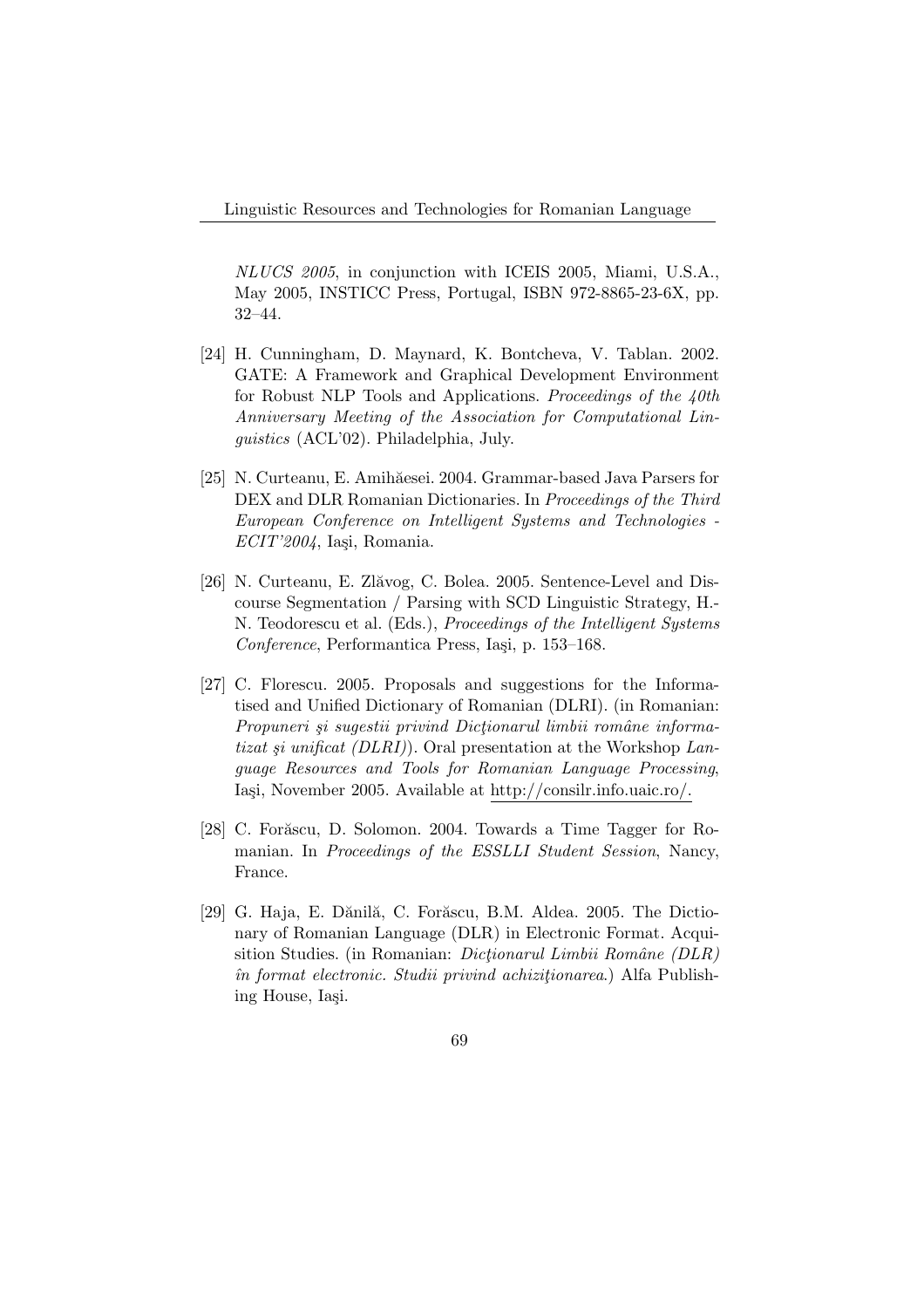- [30] G. Haja, C. Forăscu, B.M. Aldea, E. Dănilă. 2006. The dictionary of Romanian Language: steps toward the electronic version. (to appear) in Proceedings of Euralex 2006, Torino, Italy.
- [31] V. Horbovanu. 2002. Word sense disambiguation using WordNet. (in Romanian: Dezambiguizarea sensurilor cuvintelor folosind WordNet). Diploma thesis. Faculty of Computer Science. University Al. I. Cuza of Iași, Romania.
- [32] R. Ion and D. Tufiş. 2004. Multilingual Word Sense Disambiguation Using Aligned Wordnets. In Romanian Journal on Information Science and Technology, Dan Tufis (ed.) Special Issue on BalkaNet, Romanian Academy, vol. 7, no. 2-3, pp. 198–214, ISSN 1453-8245.
- [33] I. Mani. 2001. Automatic Summarization. John Benjamins.
- [34] W.C. Mann, and S.A. Thompson. 1987. Rhetorical Structure Theory: Toward a Functional Theory of Text Organization. In Text 8(3).
- [35] Ch. D. Manning and H. Schütze. 2002. Foundations of Statistical Natural Language Processing. The MIT Press.
- [36] D. Marcu. 2000. The Theory and Practice of Discourse Parsing and Summarization. The MIT Press.
- [37] D. Marcu and D.S¸. Munteanu (2005). State of the Art in Statistical-Based Machine Translation: A Romanian-English Experiment, invited talk, EUROLAN-2005, Cluj-Napoca, 25 July – 6 August.
- [38] I. Pistol. 2003. Automatic discourse segmentation (in Romanian: Segmentarea automată a discursului). Diploma thesis. Faculty of Computer Science of the "Al. I. Cuza" University of Iași.
- [39] I. Pistol. 2005. Automatic parsing of linguistic discourse (in Romanian: Parsarea automată a discursului lingvistic). MSc. thesis.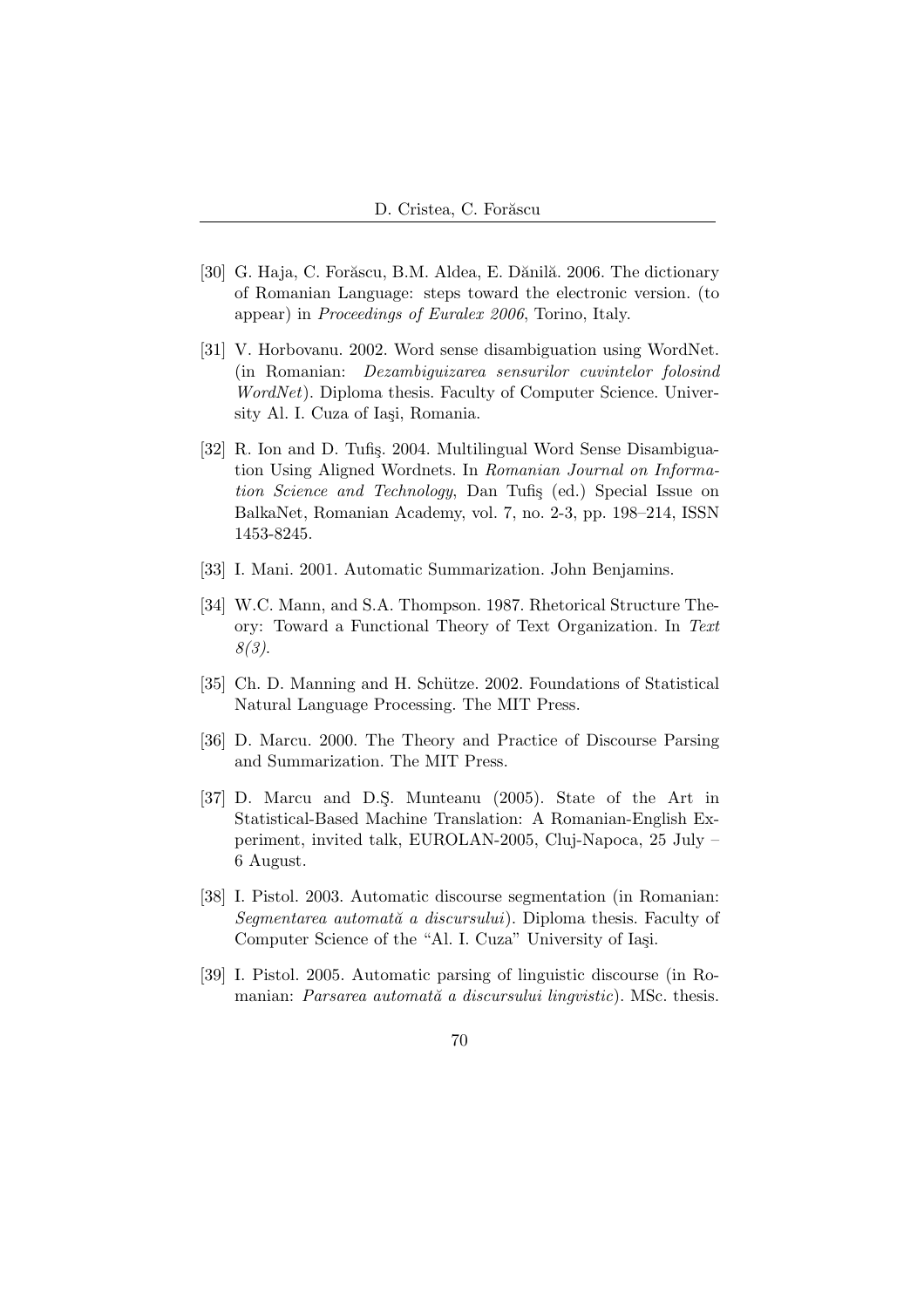Faculty of Computer Science of the "Al. I. Cuza" University of Iasi.

- [40] O. Postolache. 2001. Automatic Summarisation (in Romanian:  $Sumarizare automat\check{a}$ , Diploma thesis, Faculty of Computer Science, "Al.I.Cuza" University of Iași.
- [41] O. Postolache. 2004. RARE Robust Anaphora Resolution Engine. MSc thesis, Faculty of Computer Science, "Al.I.Cuza" University of Iasi.
- [42] J. Pustejovsky, P. Hanks, R. Saur´ı, A. See, R. Gaizauskas, A. Setzer, D. Radev, B. Sundheim, D. Day, L. Ferro M. Lazo. 2003. The TIMEBANK Corpus. In Proceedings of Corpus Linguistics 2003.
- [43] G. Puscasu. 2003. Segmentation in elementary discourse units (in Romanian: Segmentarea în unități de discurs elementare). MSc. thesis, Faculty of Computer Science, "Al.I.Cuza" University of Iasi.
- [44] M. Răschip. 2003. Occurrence finder (in Romanian:  $Ocurentiator$ ). Diploma thesis, Faculty of Computer Science, "Al.I.Cuza" University of Iaşi.
- [45] R. Saur´ı, J. Littman, B. Knippen, R. Gaizauskas, A. Setzer, J. Pustejovsky. 2005. TimeML Annotation Guidelines, Version 1.2.1, October 2005.
- [46] S. Tamba. 2002. Web-page Categorisation. (in Romanian: Categorizarea paginilor Web). Diploma thesis, Faculty of Computer Science, "Al.I.Cuza" University of Iași.
- [47] D. Tufis. 1997. A Generalised Environment for Unification Based Natural Language Processing. In W. Teubert, R. Markincevicene (eds.) Proceedings of the European Seminar on Language Resourses, Kaunas.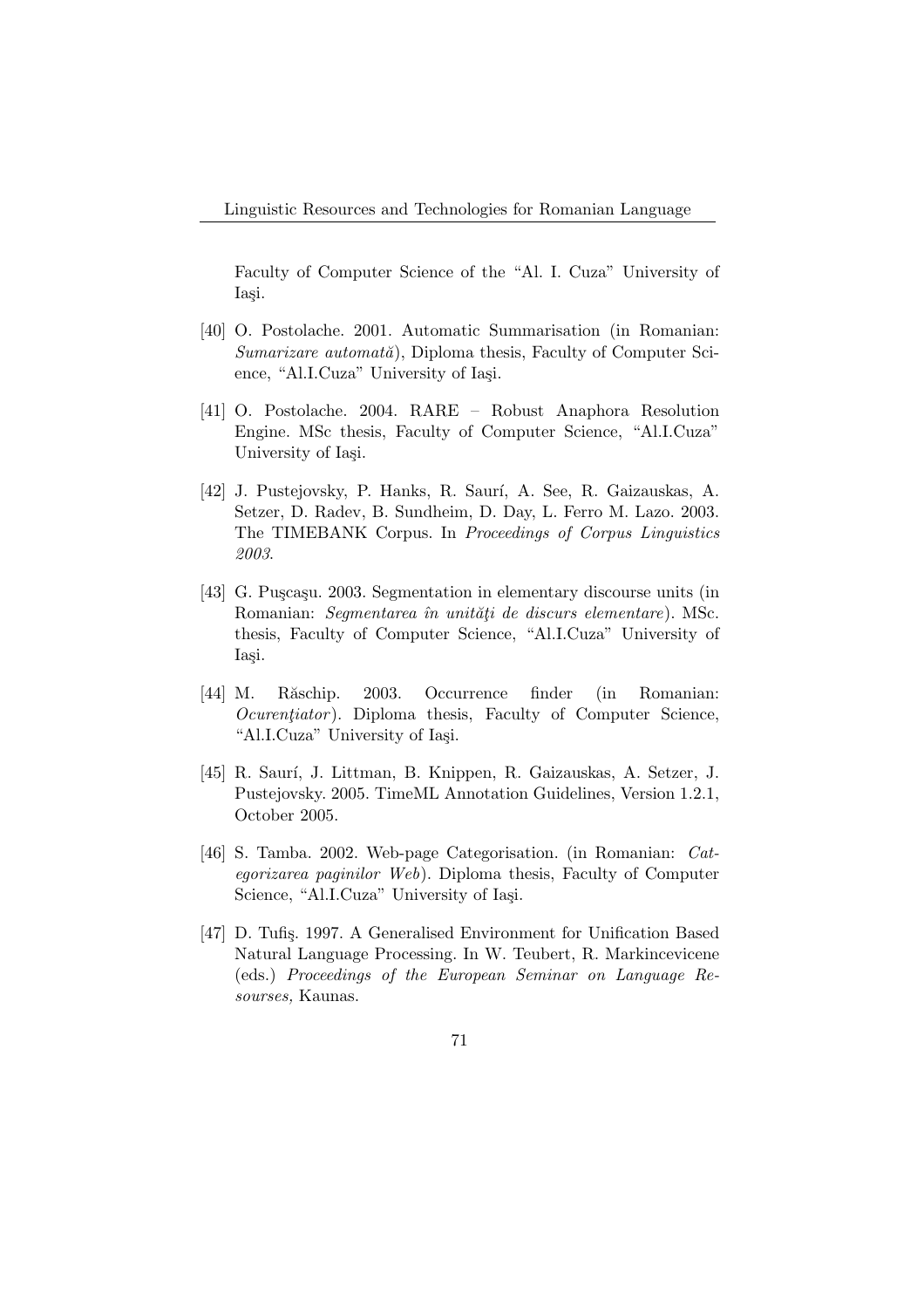- [48] D. Tufis. 1998. Tiered Tagging. In *International Journal on Infor*mation Science and Technology, vol. 1, no. 2, Romanian Academy Publishing House, Bucharest.
- [49] D. Tufis and O. Mason. 1998. Tagging Romanian Texts: a Case Study for QTAG, a Language Independent Probabilistic Tagger. In Proceedings of LREC 1998.
- [50] D. Tufis, A. Chitu. 1999. Automatic Insertion of Diacritics in Romanian Texts. In Proceedings of the 5th International Workshop on Computational Lexicography COMPLEX, Pecs, Ungaria.
- [51] D. Tufis. 2000. Using a Large Set of Eagles-compliant Morpho-Syntactic Descriptors as a Tagset for Probabilistic Tagging. In Proceedings of the Second International Conference on Language Resources and Evaluation, LREC 2000, Athens.
- [52] D. Tufiş, A.M. Barbu. 2001. Automatic Construction of Translation Lexicons. In Proceedings of the WSEAS and IEEE International Conference on Multimedia, Internet, Video Technologies, ISBN: 960-8052-40-8, Malta.
- [53] D. Tufiş, A.M. Barbu, R. Ion. 2003. TREQ-AL: A word-alignment system with limited language resources. In Proceedings of the NAACL 2003 Workshop on Building and Using Parallel Texts; Romanian-English Shared Task, Edmonton, Canada.
- [54] D. Tufiş, E. Barbu, V. Barbu-Mititelu, R. Ion, L. Bozianu. 2004. The Romanian Wordnet. In Romanian Journal on Information Science and Technology, Dan Tufis (ed.) Special Issue on BalkaNet, Romanian Academy, 7(1-2).
- [55] D. Tufis, E. Barbu. 2004. A Methodology and Associated Tools for Building Interlingual Wordnets. In Proceedings of the 5th LREC Conference, Lisabona, pp. 1067-1070.
- [56] D. Tufiş, L. Dragomirescu. 2004. Tiered Tagging Revisited. In Proceedings of the 4th LREC Conference, Lisabona.